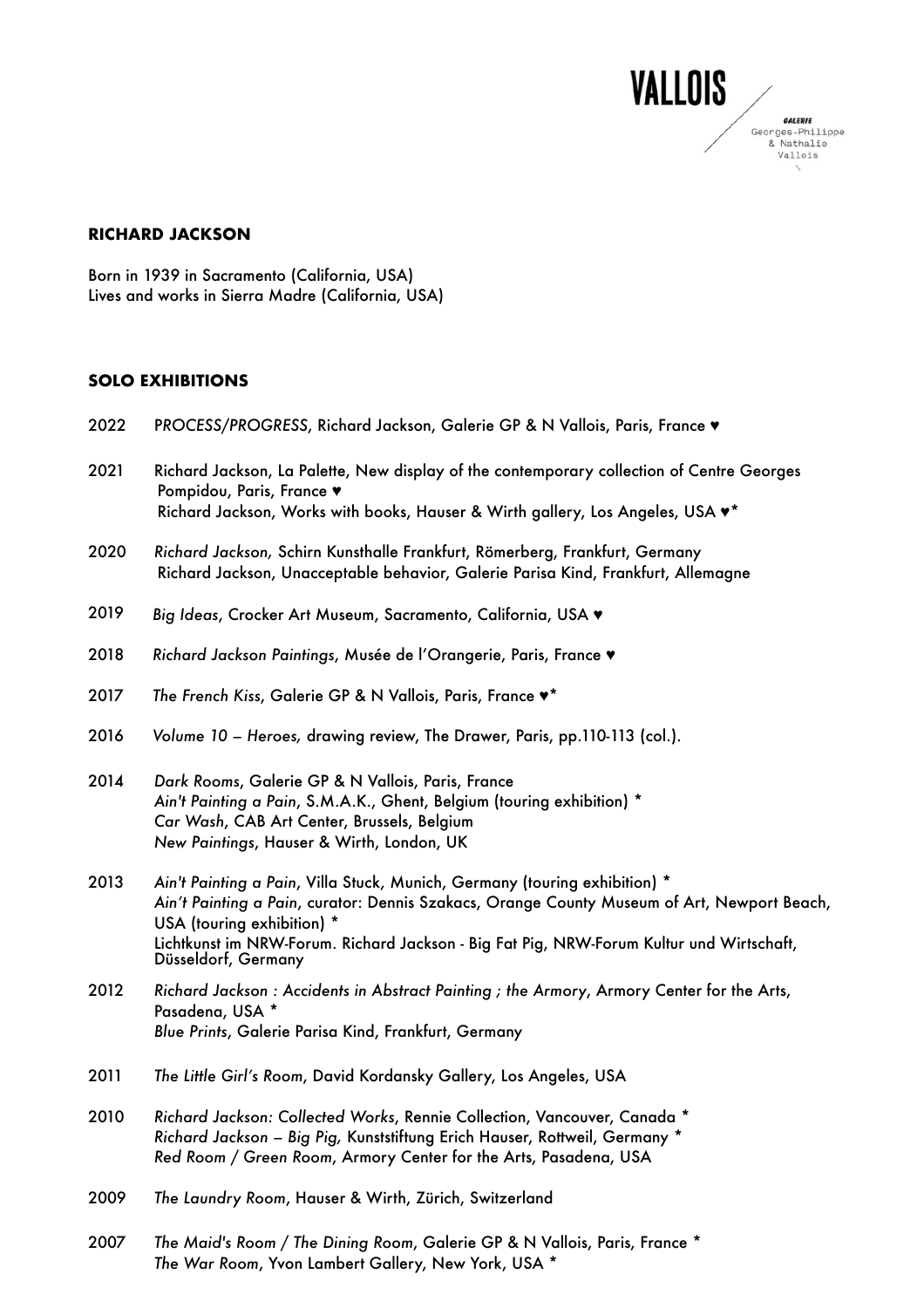

|              | Germany *                                                                                                                                                                                                              |
|--------------|------------------------------------------------------------------------------------------------------------------------------------------------------------------------------------------------------------------------|
| 2005         | Beer Deer Bear, Galerie Parisa Kind, Frankfurt, Germany<br>The Pink Empire, Hauser & Wirth, London, UK                                                                                                                 |
| 2004         | Unusual Behaviour, Galerie GP & N Vallois, Paris, France<br>Dick's Pictures, Haswellediger & Co Gallery, New York, USA *<br>The Three Bears, Foundation 20 21, New York, USA                                           |
| 2003         | Accidents in Abstract Painting, Hauser & Wirth, Zürich, Switzerland                                                                                                                                                    |
| 2002<br>1998 | Paint Bear, Galerie Senn, Vienna, Austria<br>Richard Jackson, Project Room, Galerie GP & N Vallois, Paris, France<br>Bank Job, BAWAG Foundation, Vienna, Austria *<br>Deer Beer, Hauser & Wirth, Zürich, Switzerland * |
| 1997         | Paint Ball, David Zwirner, New York, USA                                                                                                                                                                               |
| 1994         | Wall Painting / Room Installation, Galerie zur Kastanienallee, Leuk-Stadt, Switzerland                                                                                                                                 |
| 1993         | BIGOILIDEAS, Galerie Spielvogel, Munich, Germany                                                                                                                                                                       |
| 1992         | Big Confusing Ideas, Santa Monica Museum of Art, Santa Monica, USA                                                                                                                                                     |

*Richard Jackson: Werke aus der Friedrich Christian Flick Collection,* Hamburger Bahnhof, Berlin,

- *Confusing Ideas Installation/Zeichnung*, Galerie Brigitte March, Stuttgart, Germany
- 1990 Rosamund Felsen Gallery, Los Angeles, USA
- *Installation und Bilder*, Galerie Tschudi, Glarus, Switzerland \*
- *Richard Jackson: Installation 1970-1988*, The Menil Collection, Houston, USA
- *Good Deal*, Robert Else Gallery, California State University, Sacramento, USA
- *Big Ordeals*, Betsy Rosenfield Gallery, Chicago, USA
- *Artpark*, Lewiston, USA
- *Big Ideals*, Rosamund Felsen Gallery, Los Angeles, USA *Untitled Construction*, Rosamund Felsen Gallery, Los Angeles, USA
- *1000 Pictures*, Daniel Weinberg Gallery, San Francisco, USA
- 1981 Betsy Rosenfield Gallery, Chicago, USA *Projekte*, Galerie Maeght, Zürich, Switzerland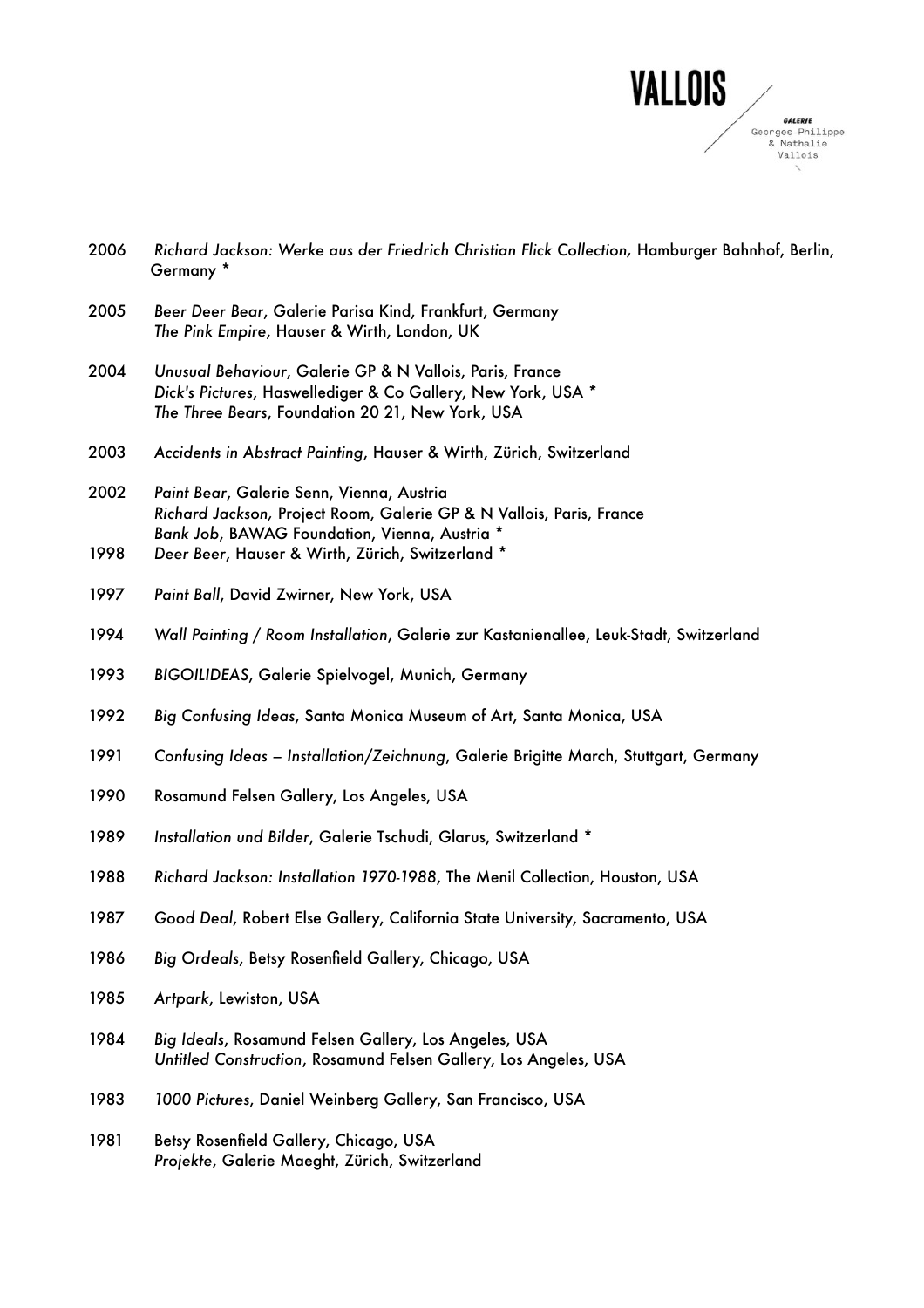

- Forum Kunst, Rottweil, Germany *Big Ideas (1000 Pictures),* Rosamund Felsen Gallery, Los Angeles, USA 1979 *Richard Jackson Installations*, D.A.A.D. Galerie, Berlin, Germany \* *Richard Jackson Installations*, Galerie Maeght, Zürich, Switzerland \* 1978 The Faith and Charity in Hope Gallery, Hope, USA \* Rosamund Felsen Gallery, Los Angeles, USA 1977 Santa Ana College Art Gallery, Santa Ana, USA Fine Arts Gallery, University of California, Irving, USA 1976 Riko Mizuno Gallery, Los Angeles, USA University of California, Davis, USA Daniel Weinberg Gallery, San Francisco, USA 1976-82 *Bedroom*, environment created in Pasadena Studio, Pasadena, USA 1975 Galleria Bocchi, Milan, Italy 1974 California State University, Sacramento, USA Riko Mizuno Gallery, Los Angeles, USA Bykert Gallery, New York, USA *Untitled, 1972*, Los Angeles County Museum of Art, installation for permanent collection, Los Angeles, USA 1973 Galerie Onnasch, Cologne, Germany 1970 Eugenia Butler Gallery, Los Angeles, USA 1969 Eugenia Butler Gallery, Los Angeles, USA 1968 Gallery 669, Los Angeles, USA
- 1961 E.B. Crocker Art Museum, Sacramento, USA

1980 *Big Ideas*, Galerie Maeght, Paris, France

# **GROUP EXHIBITIONS**

- 2021 *That's All Folks ! (for 2021),* Galerie GP & N Vallois, Paris, France
- 2019 *Local Histories, Hamburger Bahnhof, Museum für Gegenwart, Berlin, Allemagne*
- 2019 *Anima/Animals*, Fondation Villa Datris, Isle sur la Sorgue, France
- 2018 *BioPerversity*, Nicodim Gallery, Los Angeles, USA Genre-Nonconforming : The DIS Edutnainment Network, De Young Museum, San Francisco, USA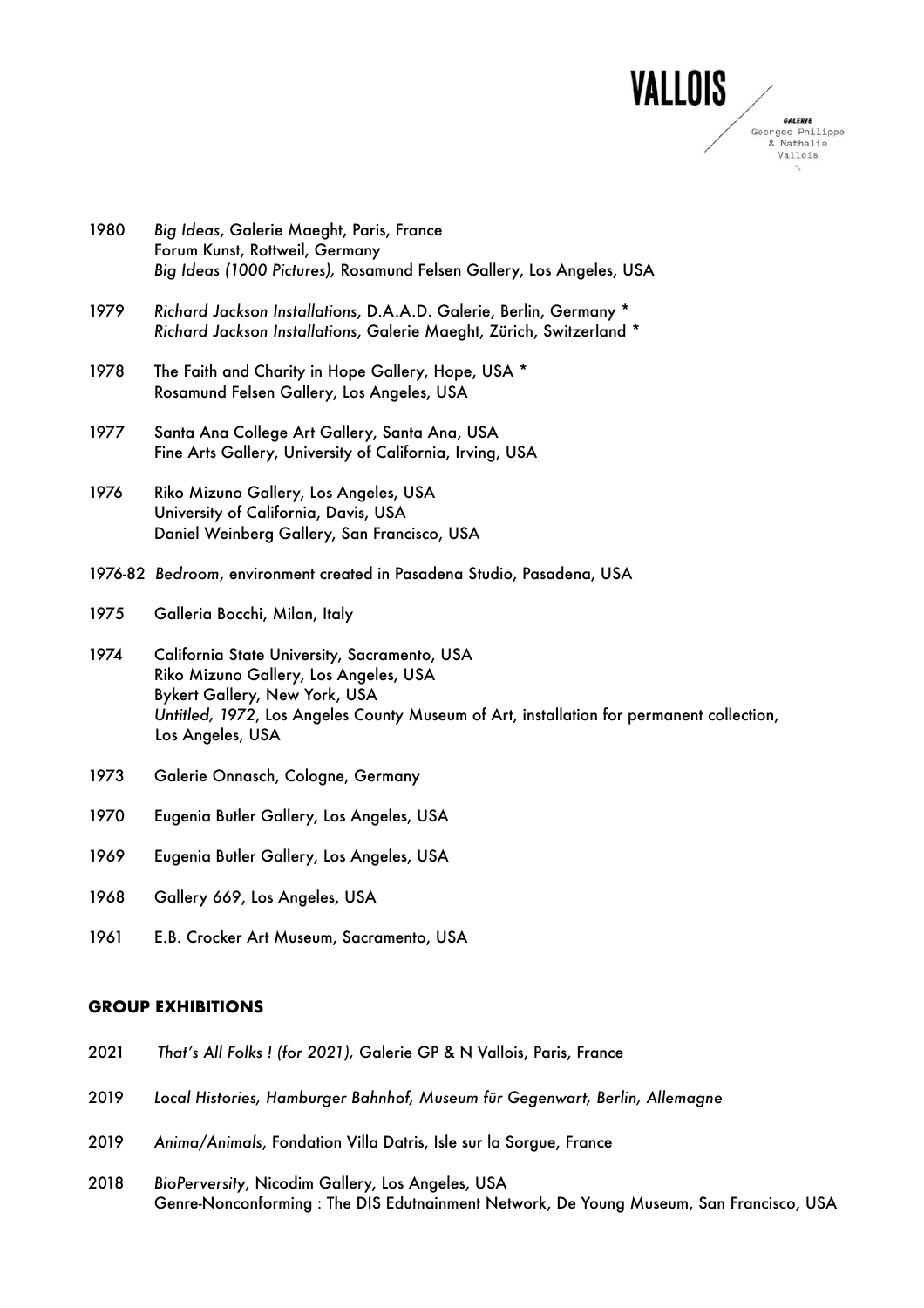

- 2017 *Luther and the Avant-Garde*, Old Prison, Wittenberg, Germany
- 2016 *Heroes*, curated by the Drawer, Galerie GP & N Vallois, Paris, France *Stars & Stripes: American Art of the 21st Century from the Goldberg Collection,* Western Plains Cultural Centre, Dubbo ; Wagga Wagga Art Gallery, Wagga Wagga ; Latrobe Regional Gallery, Morwell ; Ipswitch Art Gallery, Ipswitch, Australia (touring exhibition)
- 2015 *A Few Free Years: From Absalon to Zobernig Endowments from Friedrich Christian Flick to the Nationalgalerie*, Hamburger Bahnof, Museum für Gegenwart, Berlin, Germany *Tu dois changer ta vie !*, curator : Fabrice Bousteau, Tri Postal, Lille, France *Carambolages*, Galerie GP & N Vallois, Paris, France
- 2015 *Drawing in L.A.: The 1960s and 70s'*, LACMA Los Angeles County Museum of Art, Los Angeles, USA *more Konzeption Conception now*, Museum Morbroich, Leverkusen, Germany *Stars & Stripes: American Art of the 21st Century from the Goldberg Collection*, Cowra Regional Art Gallery, Cowra ; Manly Art Gallery & Museum, Taree ; Grafton Regional Gallery, Grafton, Australie (touring exhibition)
- 2014 *Portrait de 3/4*, curator: Alain Bublex, Galerie GP & N Vallois, Paris, France *Collection on Display*, Migros Museum für Gegenwartskunst, Zürich, Switzerland *Pop Sculptures*, Leila Heller Gallery, New York, USA *The Photographic Object, 1970*, Hauser & Wirth, New York, USA *Left Coast: Recent Acquisitions of Contemporary Art*, Santa Barbara Museum of Art, Santa Barbara, USA *Stars & Stripes: American Art of the 21st Century from the Goldberg Collection*, Bathurst Regional Art Gallery, Bathurst, Australie (touring exhibition)
- 2013 *Confusion in the Vault*, Museo Jumex, Mexico City, Mexico *Wall Works*, Hamburger Bahnhof, Berlin, Germany *Alone Together*, Rubell Family Collection, Miami, USA *Do it 2013*, Manchester Art Gallery, Manchester, UK
- 2012 *California*, Charles Riva Collection, Brussels, Belgium *Hotel California II,* Mitterrand + Cramer, Geneva, Switzerland *Y ...as in Yet*, Shanaynay, Paris, France *Oc Collects*, Orange County Museum of Art, Newport Beach, USA

2011 *American Exuberance*, Rubell Family Collection / Contemporary Arts Foundation, Miami, USA *State of Mind: New California Art Circa 1970,* Orange County Museum of Art, Newport Beach, USA \* *Under the Big Black Sun: California Art 1974-1981,* MOCA, Los Angeles, USA *Artzuid 2011 – Internationale Sculpturroute*, Avenues of Berlage's Plan-Zuid, Amsterdam, The Netherlands \*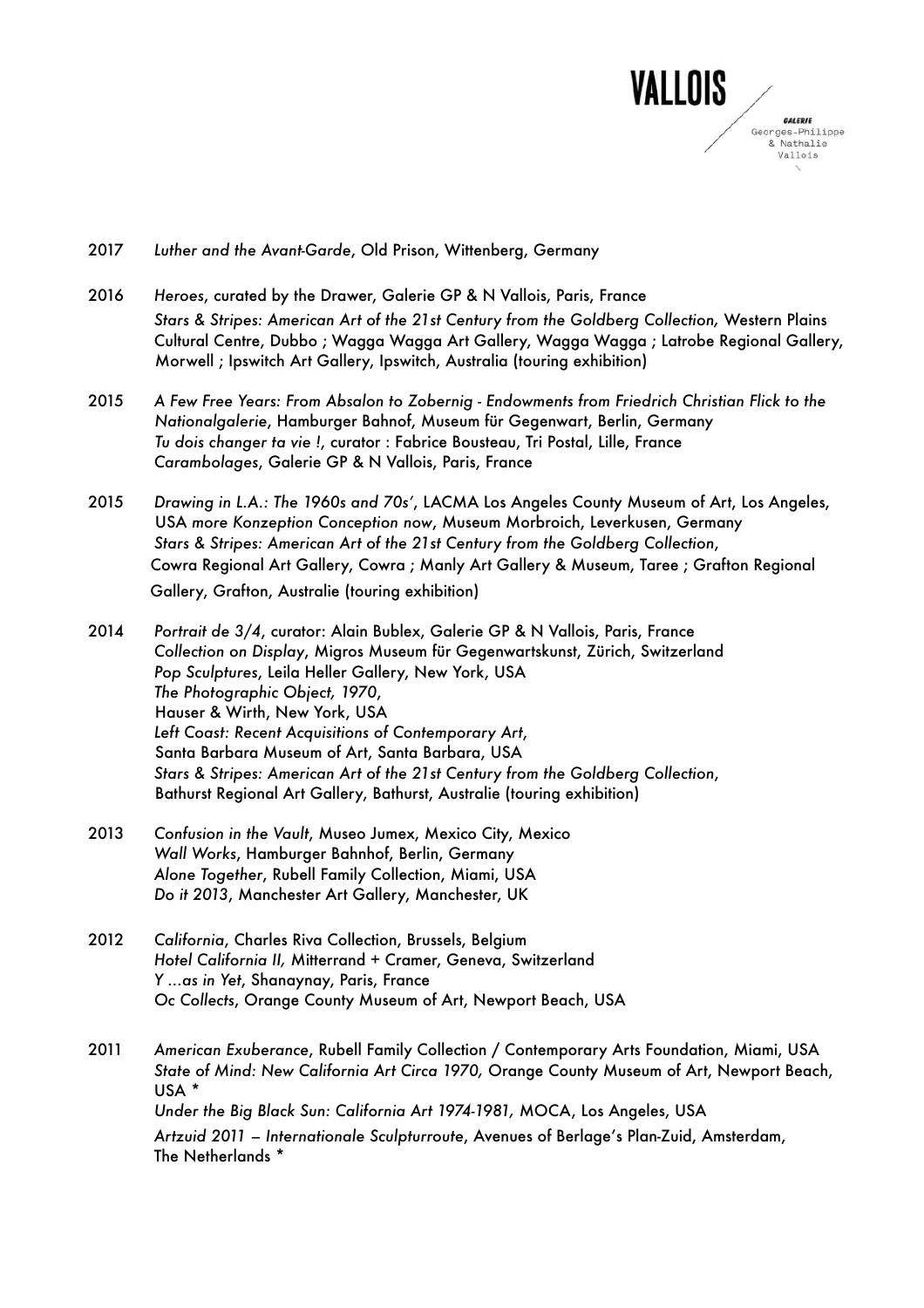

- 2010 *Promenades*, Le Magasin–cnac, Grenoble, France *The Artist's Museum*, MoCA Grand Avenue and The Geffen Contemporary, MoCA, Los Angeles, USA *Der erste Impuls – Skizzen – Zeichnungen 1958 – 2010*, Brigitte March, Stuttgart, Germany *Dans, Autour et à Travers*, Galerie Davel 14, Cully, Switzerland
- 2009 *Vraoum! Trésors de la bande dessinée et art contemporain*, La Maison Rouge, Paris, France \* *Quand la première ivresse des succès bruyants*…, Château Guiraud, Sauternes, France \* *Franz Ackermann, Richard Jackson*, Otero Plassart, Los Angeles, USA *Under a Vanishing Night: New York From L.A.*, Fourteen30 Contemporary, Portland, USA *Target Practice: Painting Under Attack 1949-1978*, Seattle Art Museum, Seattle, USA \*

2008 *Trahison*, CAPC - Musée d'Art Contemporain, Bordeaux, France *Ne pas jouer avec des choses mortes*, curators: Eric Mangion, Marie de Brugerolle, Villa Arson, Nice, France \* *Comme des bêtes. L'ours, le cochon, le chat et Cie.*, Musée Cantonal des Beaux-Arts, Lausanne, Switzerland \* *Size Matter: XXL-Recent Large-Scale Paintings*, Hudson Valley Center for Contemporary Art, Peekskill, USA *The Stranger*, Yvon Lambert Gallery, New York, USA *Hotel California*, Galerie GP & N Vallois, Paris, France *Cult of the artist: « I can't just slice off an ear every day* »*. Deconstructing the myth of the artist,* Hamburger Bahnhof – Museum für Gegenwart, Berlin, Germany \*

- 2007 *Oeuvres Encombrantes*, curator: Jean Max Colard, Galerie GP & N Vallois, Paris, France *Bodycheck*, 10., Triennale Kleinplastik Fellbach, Fellbach, Germany \* *Début de siècle,* Curator: Olivier Michelon, Musée de Rochechouart, Rochechouart, France \* *Size Matters: XXL*, HVCCA – Hudson Valley Center for Contemporary Art, Peekskill, USA
- 2006 *Le noir est une couleur: Hommage vivant à Aimé Maeght*, Fondation Maeght, Saint-Paul de Vence, France \* *Accidents*, Galerie GP & N Vallois, Paris, France *Los Angeles 1955-1985*, curator: Catherine Grenier, Centre Georges Pompidou, Paris, France\* *Metro Pictures*, curator: Silvia Karman Cubina, The Moore Space / Museum of Contemporary Art, Miami, USA \* *Ballerina in a Whirpool*, Kunsthalle Baden-Baden, Baden-Baden, Germany
- 2005 *Eté urbain*, Galerie Gabriele Senn, Vienna, Austria *Drive*, curator: Andrea Viliani, Galleria d'Arte Moderna, Bologna, Italy *Dionysiac*, curator: Christine Macel, Centre Georges Pompidou, Paris, France \* *Pratique de la catastrophe: Burlesques contemporains*, curator: Christophe Kihm, Jeu de Paume, Paris, France \* *Californian artists in Greek Collections*, curator: Max Henry, Art Athina, Athens, Greece \*
- 2004 *Lost Property*, Pommery Domain, Reims, France *Is there a curator to save the exhibition ?*, Galerie GP & N Vallois, Paris, France
- 2003 *Home*, Galerie GP&N Vallois, Paris, France *Fuori Uso*, Ferrotel [Castello di Rivoli], Pescara, Italy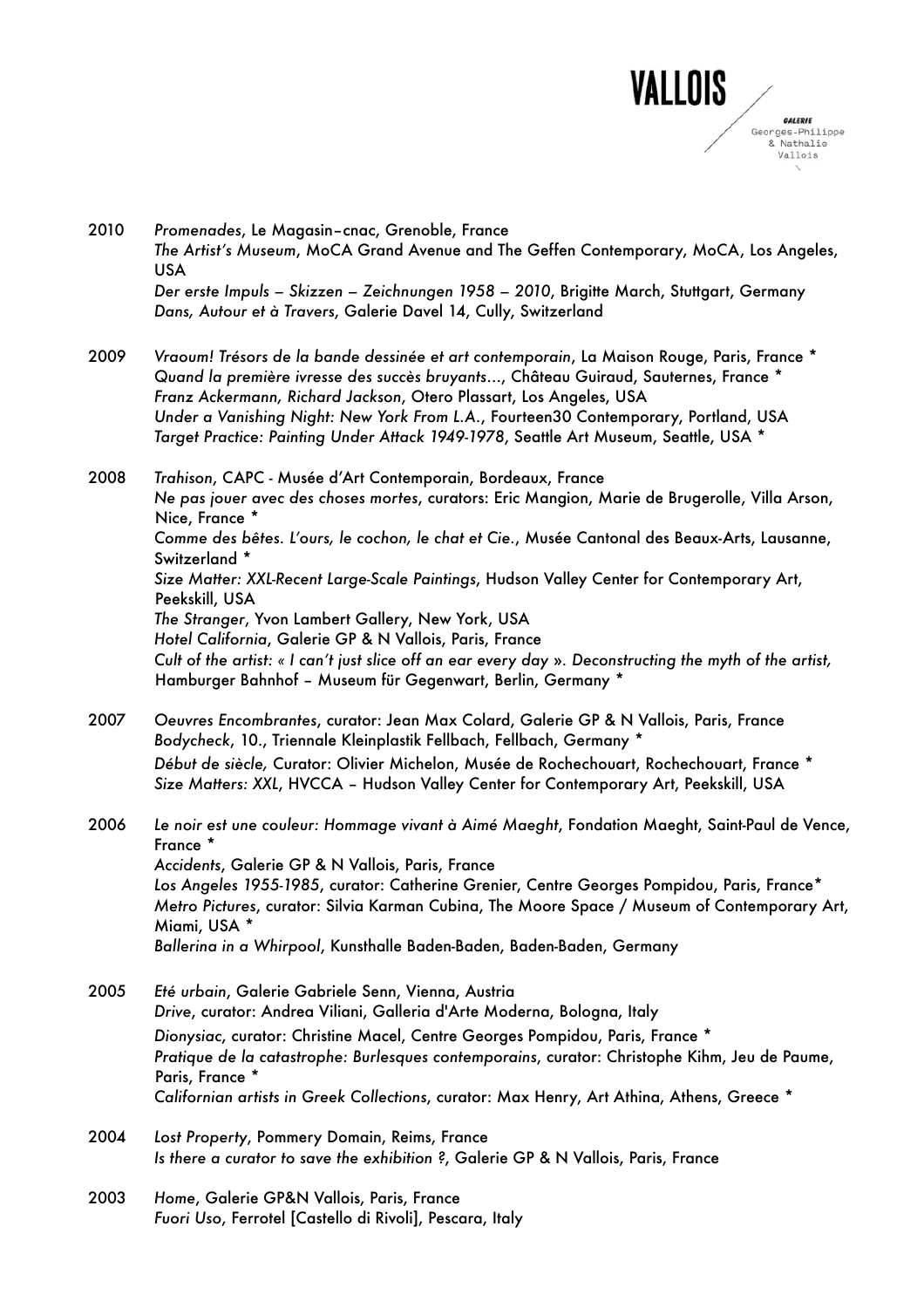

| 2002 | Plus Ultra, Kunstraum Innsbruck, Innsbruck, Austria *<br>What About Hegel (And You) ?, Galerie Brigitte March, Stuttgart, Germany<br>Iconoclash - Beyond the Image Wars, ZKM, Karlsruhe, Germany *<br>House of Fiction. Sammlung (3), Sammlung Hauser & Wirth, St. Gallen, Switzerland *<br>Ten Years Galerie Hauser & Wirth, Hauser & Wirth, Zürich, Switzerland                                                         |
|------|---------------------------------------------------------------------------------------------------------------------------------------------------------------------------------------------------------------------------------------------------------------------------------------------------------------------------------------------------------------------------------------------------------------------------|
| 2001 | Making the Making, curator: Charles Goldman, Apex Art Curatorial Program, New York, USA                                                                                                                                                                                                                                                                                                                                   |
| 2000 | L.A.-ex, Museum Villa Stuck and Marchtall, Münich, Germany *<br>Los Angeles County Museum of Art, Los Angeles, USA                                                                                                                                                                                                                                                                                                        |
| 1999 | dAPERTutto, XLVIII Esposizione Internazionale d'arte, Venice Biennal, curator: Harald Szeemann,<br>Venice, Italy *<br>Radical Past: Contemporary Art & Music in Pasadena, 1960 - 1974, Armory Center for the<br>Arts and Art Center College of Design, Pasadena, USA *                                                                                                                                                    |
| 1998 | Kunstausstellung Holderbank, Holderbank AG, Holderbank, Switzerland<br>Abstract Paintings. Once Removed, Contemporary Arts Museum, Houston, USA *                                                                                                                                                                                                                                                                         |
| 1997 | L'Autre, 4 <sup>th</sup> Biennal of Contemporary Art, Curator: Harald Szeeman, Lyon, France *                                                                                                                                                                                                                                                                                                                             |
| 1995 | International Sculptors Symposium, Uludag University, Uludag, Turkey                                                                                                                                                                                                                                                                                                                                                      |
| 1994 | Virtual Reality, National Gallery of Australia, Canberra, Australia *                                                                                                                                                                                                                                                                                                                                                     |
| 1993 | Bright Light, Schloss Presteneck, Stein am Kocher, Germany *                                                                                                                                                                                                                                                                                                                                                              |
| 1992 | Helter Skelter: L.A. Art in the 1990s, The Museum of Contemporary Art, Los Angeles, USA *<br>Force Sight, Schloss Presteneck, Stein am Kocher, Germany *                                                                                                                                                                                                                                                                  |
| 1991 | Quick Coagulation Forms the August Corpse, Rosamund Felsen Gallery, Los Angeles, USA                                                                                                                                                                                                                                                                                                                                      |
| 1990 | Past & Present - Selected Works by Gallery Artists, Rosamund Felsen Gallery, Los Angeles, USA<br>California A to Z and Return, The Butler Institute of American Art, Youngstown, USA *                                                                                                                                                                                                                                    |
| 1989 | Solitude Echos: Realisierte Projekte der Ausstellung Schloss Solitude-Plane und Projekte, 1986,<br>Kunstverein Ludwigsburg, Villa Franck, Ludwigsburg, Germany                                                                                                                                                                                                                                                            |
| 1988 | New Works on Paper, Rosamund Felsen Gallery, Los Angeles, USA<br>Betsy Rosenfield Gallery, Chicago, USA<br>Forty Years of Art, William H. Cook Gallery, California State University, Sacramento,<br>Rancho Cordova, USA<br>One of a Kind, Contemporary Serial Imagery, Los Angeles Municipal Art Gallery, Los Angeles,<br><b>USA</b><br>25 Jahre Berliner Künstlerprogramm des DAAD. Balkon mit Fächer, Berlin, Germany * |
| 1987 | The Great Drawing Show 1587 - 1987, Michael Kohn Gallery, Los Angeles, USA                                                                                                                                                                                                                                                                                                                                                |

Betsy Rosenfield Gallery, Chicago, USA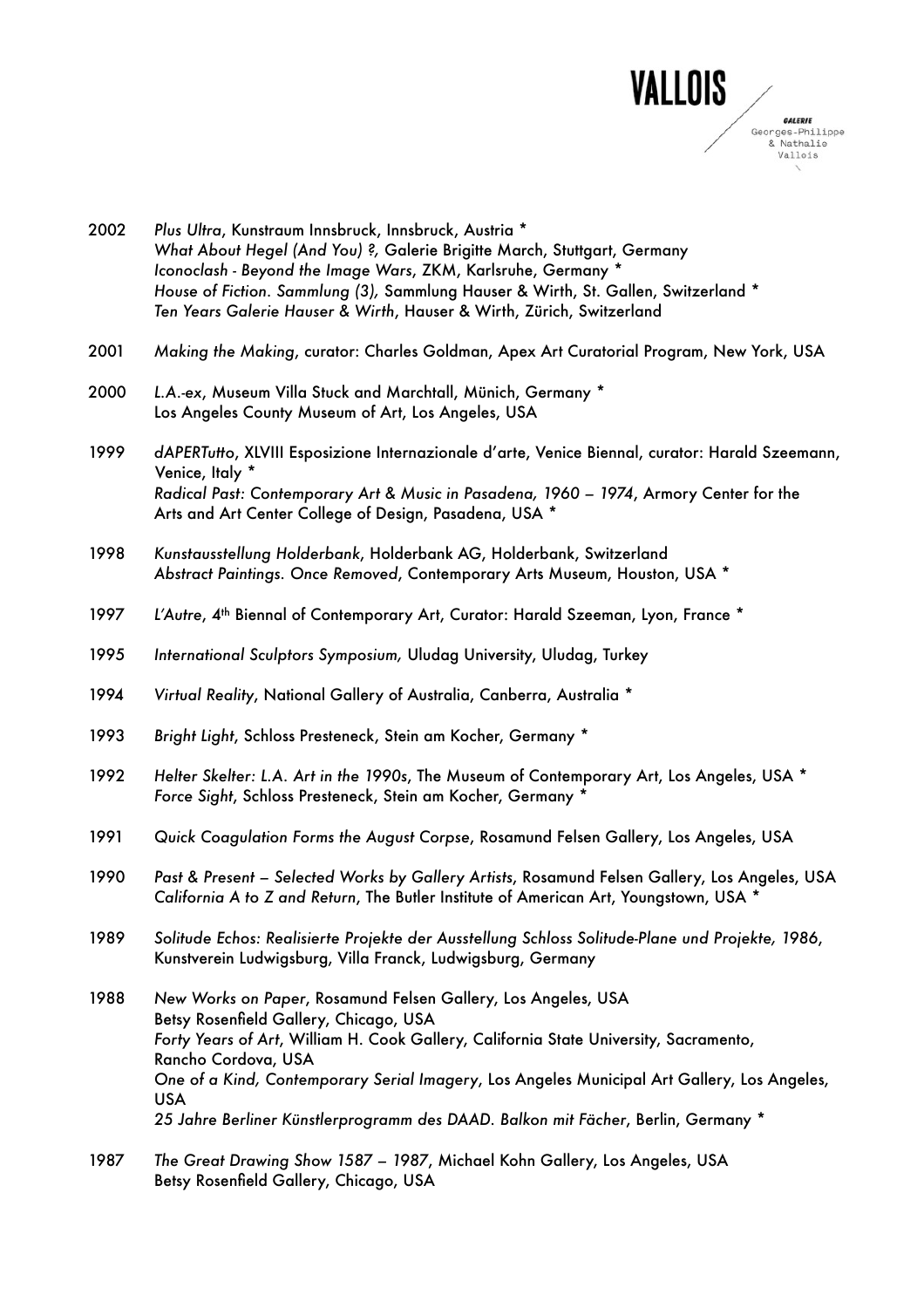

- 1986 *Schloss Solitude-Pläne und Projekte*, Solitude Palace, Stuttgart, Germany \* Betsy Rosenfield Gallery, Chicago, USA *Point of View: Artworks from the Collection of Jeffrey Kerns*, University Art Gallery, California State University, San Bernardino, USA \*
- 1985 *Fifty Years of American Drawings, 1930 1980*, organized by The Menil Collection, Houston, USA; École des Beaux-Arts, Paris, France ; Städtische Galerie im Städelschen Kunstinstitut, Frankfurt, Germany \* Buscaglia-Castellani Art Gallery, Niagara University, Niagara Fall, USA Artpark Visual Arts Program, Artpark, Lewiston, USA
- 1984 *Art as Healer*, Weintraub Hunter Gallery, Sacramento, USA
- 1983 *Summer Show*, Rosamund Felsen Gallery, Los Angeles, USA
- 1982 *Exchange entre Artistes 1931 1982 Pologne U.S.A*, ARC, Musée d'Art Moderne de la Ville de Paris, Paris, France \* *Drawings by Painters*, Long Beach Museum of Art, Long Beach, USA \*
- *1981 The Museum as Site: 16 Projects, The Big Idea 2 (3000 Pictures),* Los Angeles County Museum of Art, Los Angeles, USA \* *California: A Sense of Individualism*, L.A. Louver, Venice, USA *Abstraction in Los Angeles 1950-1980, Selections from the Murray and Ruth Gribin Collection*, Fine Arts Gallery, California State University, Northridge, USA ; Fine Arts Gallery, University of California, Irvine, USA \*
- 1979 *Wall Painting*, Museum of Contemporary Art, Chicago, USA \* *New York Now*, Phoenix Art Museum, Phoenix, USA
- 1978 *Art about Art*, Whitney Museum of American Art, New York, USA
- 1977 *Jack Barth, Richard van Buren, David Deutsch, Richard Jackson, James Reineking*, Bell Gallery, List Art Building, Brown University, Providence, USA \* *Rooms*, Institute for Art and Urban Resources, PS. 1, Long Island City, USA
- 1976 California State University, Sacramento, USA DeAnza College, San Jose, USA *Painting and Sculpture in California*, San Francisco Museum of Modern Art, San Francisco, USA; National Collection of Fine Arts, Washington, USA
- 1975 *Fundamental Painting*, Stedelijk Museum, Amsterdam, The Netherlands \* *Both Kinds: Contemporary Art from Los Angeles*, University Art Museum, University of California, Berkeley, USA *Current Concerns, Part I*, Los Angeles Institute of Contemporary Art, Los Angeles, USA
- 1974 Margo Leavin Gallery, Los Angeles, USA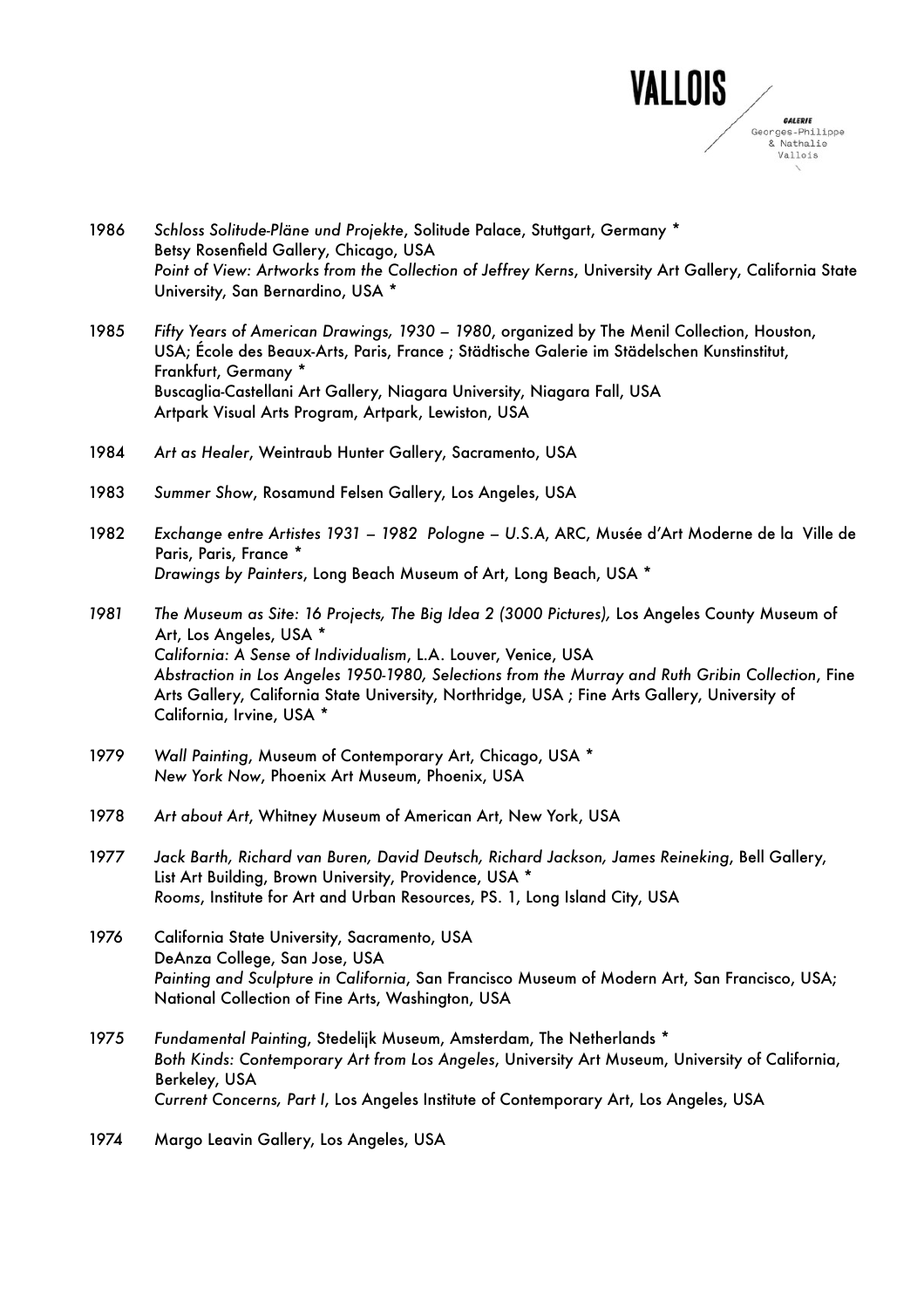

- 1972 *Los Angeles ʻ72*, Sidney Janis Gallery, New York, USA \* *John Baldessari, Francis Barth, Richard Jackson, Barbara Munge, Gary Stephan*, Contemporary Arts Museum, Houston, USA \* *15 Los Angeles Artists*, Pasadena Art Museum, Pasadena, USA \*
- 1971 *24 Young Los Angeles Artists*, Los Angeles County Museum of Art, Los Angeles, USA *The 32nd Biennial Exhibition of Contemporary American Art*, The Corcoran Gallery of Art, Washington, USA
- 1970 *Photography Into Sculpture*, The Museum of Modern Art, New York, USA \*
- 1969 Indiana University Art Museum, Bloomington, USA *Painting Invitational – Arts 1969 Festival*, University of Nevada, Reno, USA \* *Konzeption/Conception*, Städtisches Museum Schloss Morsbroich, Leverkusen, Germany
- \* catalogue

## **AWARDS AND GRANTS**

- 2010 Erich Hauser Preis
- 1998 Louis Comfort Tiffany Grant
- 1988 Pollock-Krasner Foundation Grant
- 1979 D.A.A.D. Grant, Berlin

#### **PERFORMANCES**

- 2019 *Till it's over*, S.M.A.K, Gand, Belgique
- 2012 *Accidents in Abstract Painting,* part of « Pacific Standard Time Performance and Public Art Festival », Rose Bowl, Pasadena, USA

2000 *De Nada/Circle Jerk*, Bayerisches Staatsschauspiel/Marchtall/Museum Villa Stuck, [performance in: ʻL.A. – ex], Munich, Germany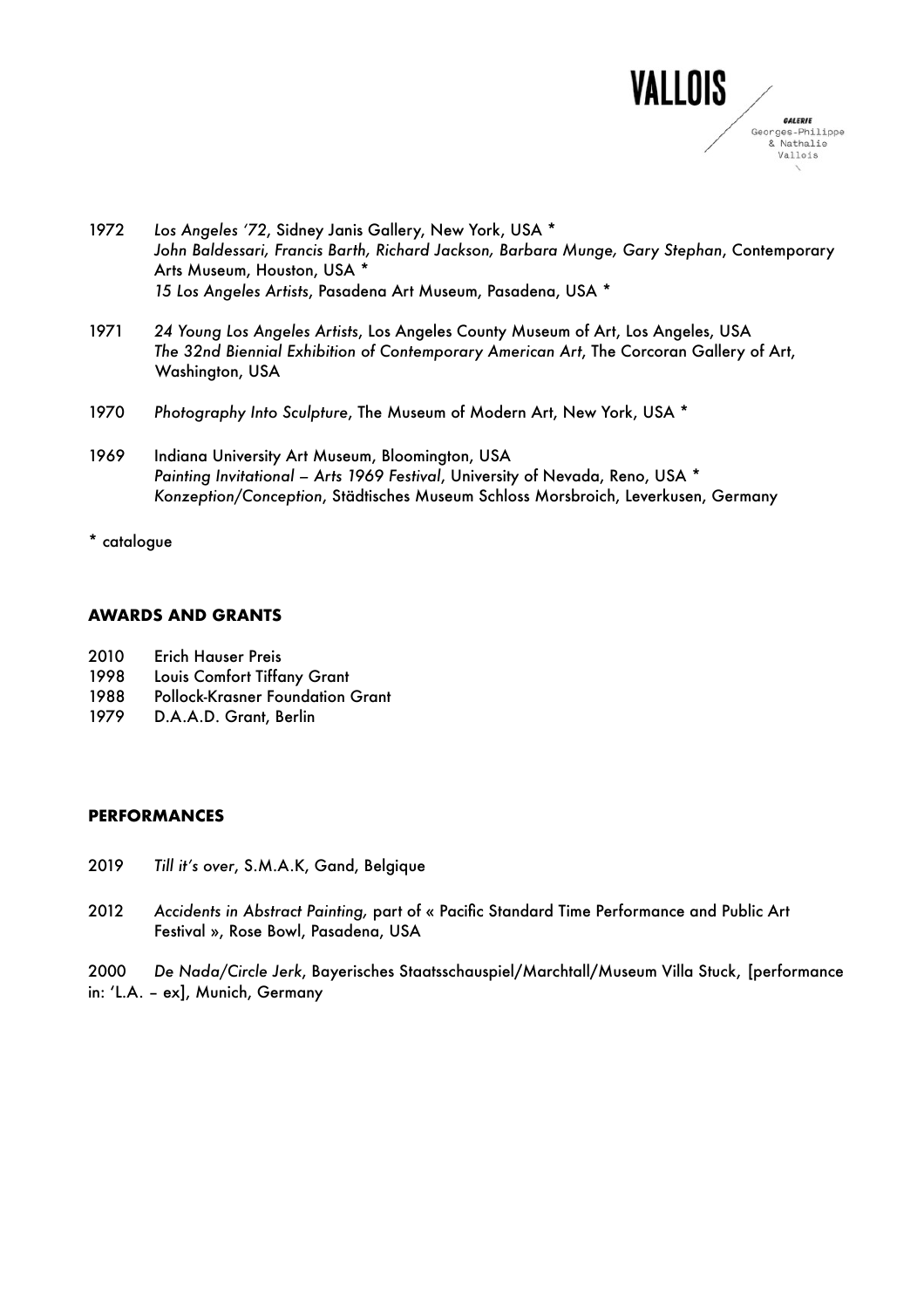

## **BIBLIOGRAPHY**

## **Catalogues**

- 2013 *Richard Jackson: Ain't Painting a Pain*, exh. cat., (under the direction of) Dennis Szakacs, Orange County Museum of Art, Newport, USA ; Prestel Verlag, Munich, Germany (ill.)
- 2011 *Under the big black sun : California Art 1974-1981*, exh. cat., (text) Elizabeth Hamilton, Prestel Verlag, Munich, Germany, p. 188 (ill.) *Erratic – Visual Impact in Current Design*, (texts) Robert Klanten, Floyd Schulze, Gestalten Verlag, Berlin, Germany, p. 161 (ill.) *Richard Jackson room-installations/Rolf Schroeter fotoimpressionen*, (texts) Jörn Merkert, Walter Hopps, Benteli Verlags ag, Bern, Switzerland « Richard Jackson, Dick's Big Duck », *Artzuid, Internationale sculpturroute*, exh. cat., Amsterdam, The Netherlands, p. 132-133 (ill.)
- 2010 *Richard Jackson*, exh. cat., (text) Andrew Berardini, Rennie Collection at Wing Sang, Vancouver, Canada (ill.) *Richard Jackson. Big Pig*, (text) Erich Hauser, Kunststiftung Erich Hauser, Rottweil, Germany (ill.)
- 2009 *Ne pas jouer avec des choses mortes*, exh. cat., (texts) Marie de Brugerolle, Eric Mangion, Villa Arson, Nice, France, pp. 94-96 ; 144 ; 153 ; 207 (ill.) *Target Practice: Painting Under Attack 1949-78*, exh. cat., (text) Michelle Pirano, Seattle Art Museum, Seattle, USA, pp. 38-39 (ill.) *Vraoum! Trésors de la bande dessinée et art contemporain*, exh. cat., (texts) Pierre Sterckx, David R. Rosenberg, La Maison Rouge, Ed. Fage, Paris, France (ill.) « La peinture et le dessin s'échappent du cadre », *Qu'est-ce que l'art aujourd'hui*, (text) Judicaël Lavrador, Ed. Beaux Arts Magazine, Paris, France, pp. 21-28 (ill.)
- 2008 « Richard Jackson », *Qu'est-ce que la peinture aujourd'hui*, (text) Judicaël Lavrador, Ed. Beaux Arts Magazine, Paris, France, pp. 108-111 (ill.) *Comme des bêtes*, exh. cat., (text) Bernard Fibicher, Ed. Musée cantonal des Beaux-Arts, Lausanne, Switzerland, Ed. 5 Continents, Milan, Italy (ill.) *Ich kann mir nicht jeden Tag ein Ohr abschneiden. Dekonstruktionen des Künstlermythos*, exh. cat., (text) Melanie Franke, Staatliche Museen zu Berlin, Dumont Buchverlag Gmbh, Cologne, Allemagne, pp. 50-51 (ill.)
- 2007 *Manuel of Instructions for The Maid's Room*, exh. cat., (text) Richard Jackson, Ed. Galerie GP & N Vallois, Paris, France (ill.) *Bodycheck*, (text) Christa Linsenmaier-Wolf, Ed. Snoeck, Cologne, Germany, pp. 134-139 (ill.) *Cra Z Boy. Richard Jackson*, (text) Yann Chateigné, Cahiers du Fonds National d'Art Contemporain, n°8, Paris, France, p. 154 (ill.)

2006 *Los Angeles 1955-1985*, exh. cat., (texte) Catherine Grenier, Musée national d'art moderne, Ed. Centre Pompidou, Paris, France (ill.) *Metro Pictures*, exh. cat., (texts) Bonnie Clearwater, Silvia Karman Cubina, The Moore Space/ Museum of Contemporary Art, Miami, USA (ill.) *New Works 2006-2007*, exh. cat., (text) Robert Hobbs, Yvon Lambert, New York, USA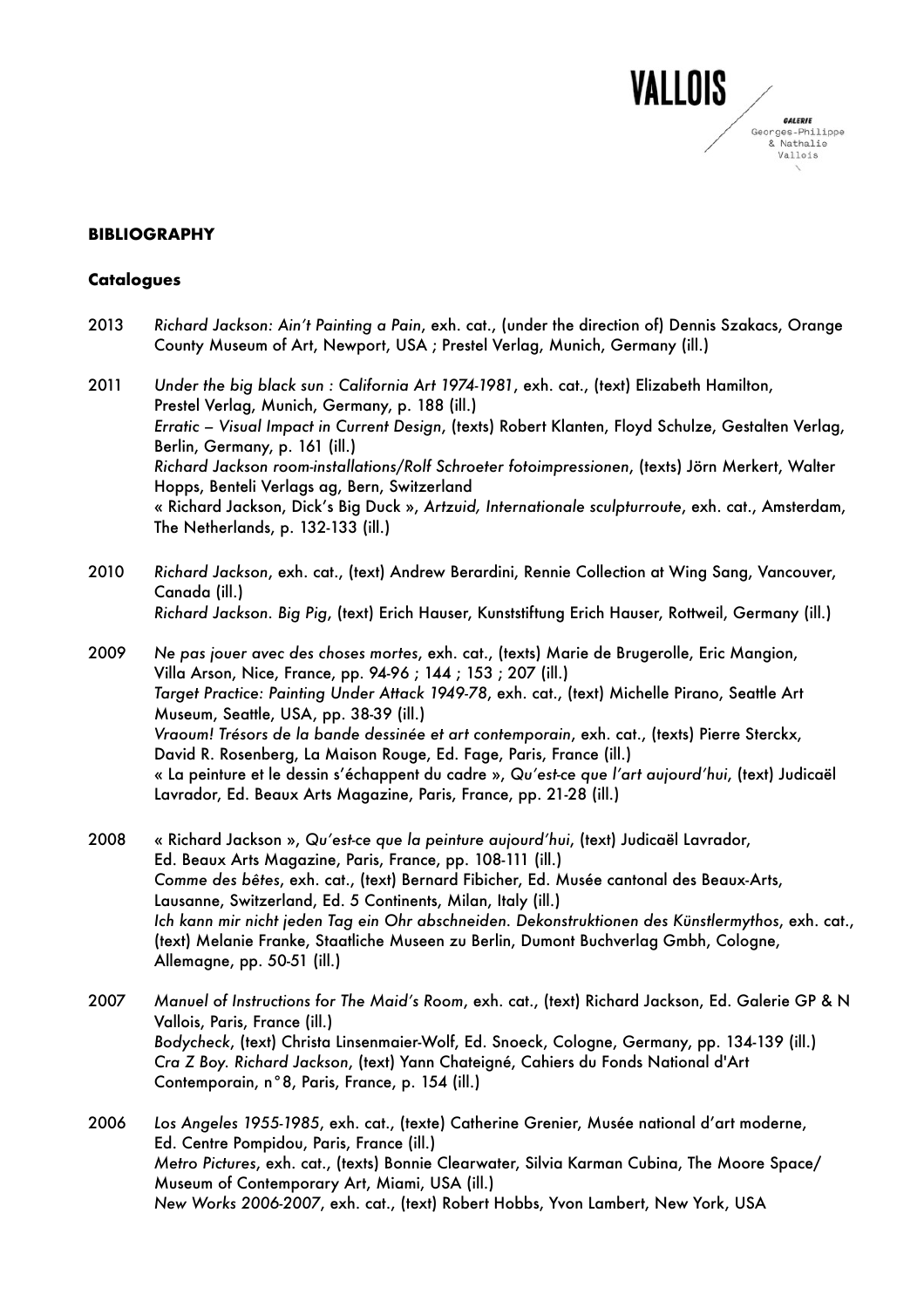

*Richard Jackson: Werke aus der Friedrich Christian Flick Collection im Hamburger Bahnhof*, exh. cat., (text) Gabriele Knapstein, Staatliche Museen zu Berlin, Hamburger Bahnhof, Berlin, Germany (ill.)

2005 *Richard Jackson*, (texts) Angela Kotinkaduwa, Jennifer Liese, Samantha Tsao, Ed. Haswellediger & Co., New York, USA *Dionysiac*, exh. cat., (text) Christine Macel, Musée national d'art moderne, Ed. Centre Pompidou, Paris, France (ill.) *Art Athina, Californian artists in Greek Collections*, (text) Max Henry, Ed. Maria Panayides, Athens, Greece

2002 *Plus ultra. Jenseits der Moderne ? / Beyond Modernity ?*, (texts) Stefan Bidner, Thomas Feuerstein, Ed. Revolver, Frankfurt, Germany (ill.) *Richard Jackson. Bank Job*, exh. cat., (text) Christine Kintisch, Ed. Bawag Foundation, Vienna, Austria (ill.) *Iconoclash. Beyond the image wars in science, religion, and art*, exh. cat., (under the direction of) Peter Weibel, Ed. The MIT Press, Cambridge, USA, pp. 597-603 (ill.) *The House of Fiction. Sammlung Hauser und Wirth/3,* exh. cat., (text) Michaela Unterdörfer, Ed. Verlag für moderne Kunst, Nuremberg, Germany, pp. 66-67 ; 75 (ill.)

2001 *L.A.-ex Performances. Salons Kunst Wissenschaft/Salons Art Science*, exh. cat., (texts) Christa Häusler, Elisabeth Schweeger, Ed. Hatje Cantz, Munich, Germany (ill.) *Unusual Behaviour: The Art of Richard Jackson*, exh. cat., (text) Elsa Longhauser, Ed. Santa Monica Museum of Modern Art, Santa Monica, USA

1999 *Radical Past: Contemporary Art & Music in Pasadena, 1960–1974*, cat. exp., (texts) Karen Jacobson, Jay Belloli, Ed. The Armory Center for the Arts, Pasadena, USA *dAPERTutto*, *XLVIII Esposizione Internazionale d'Arte*, exh. cat., (texts) Francesco Bonami, Hans Ulrich Obrist, Venice Biennale, Italy, pp. 24-27 (ill.)

- 1998 *Richard Jackson. Deer Beer*, exh. cat., (text) Richard Jackson Galerie Hauser & Wirth, Ed. Oktagon, Cologne, Germany (ill.) *Abstract Paintings. Once Removed*, exh. cat., (text) Dana Friis-Hansen, Ed. Contemporary Arts Museum, Houston, USA (ill.)
- 1997 *Awards in Painting, Sculpture, Printmaking, Photography and Craft Media*, exh. cat., Ed. The Louis Comfort Tiffany Foundation, New York, USA (ill.) *4<sup>e</sup> biennale d'art contemporain de Lyon: L'autre*, exh. cat., (text) Harald Szeemann, Ed. Réunion des Musées Nationaux, Lyon, France
- 1994 *Virtual Reality*, exh. cat., (texts) Mary Eagle, Christopher Chapman, National Gallery of Australia, Canberra, Australia (ill.)
- 1993 *Bright Light*, exh. cat., (text) Manfred Schneckenburger, Ed. Brigitte March, Stuttgart, Germany (ill.)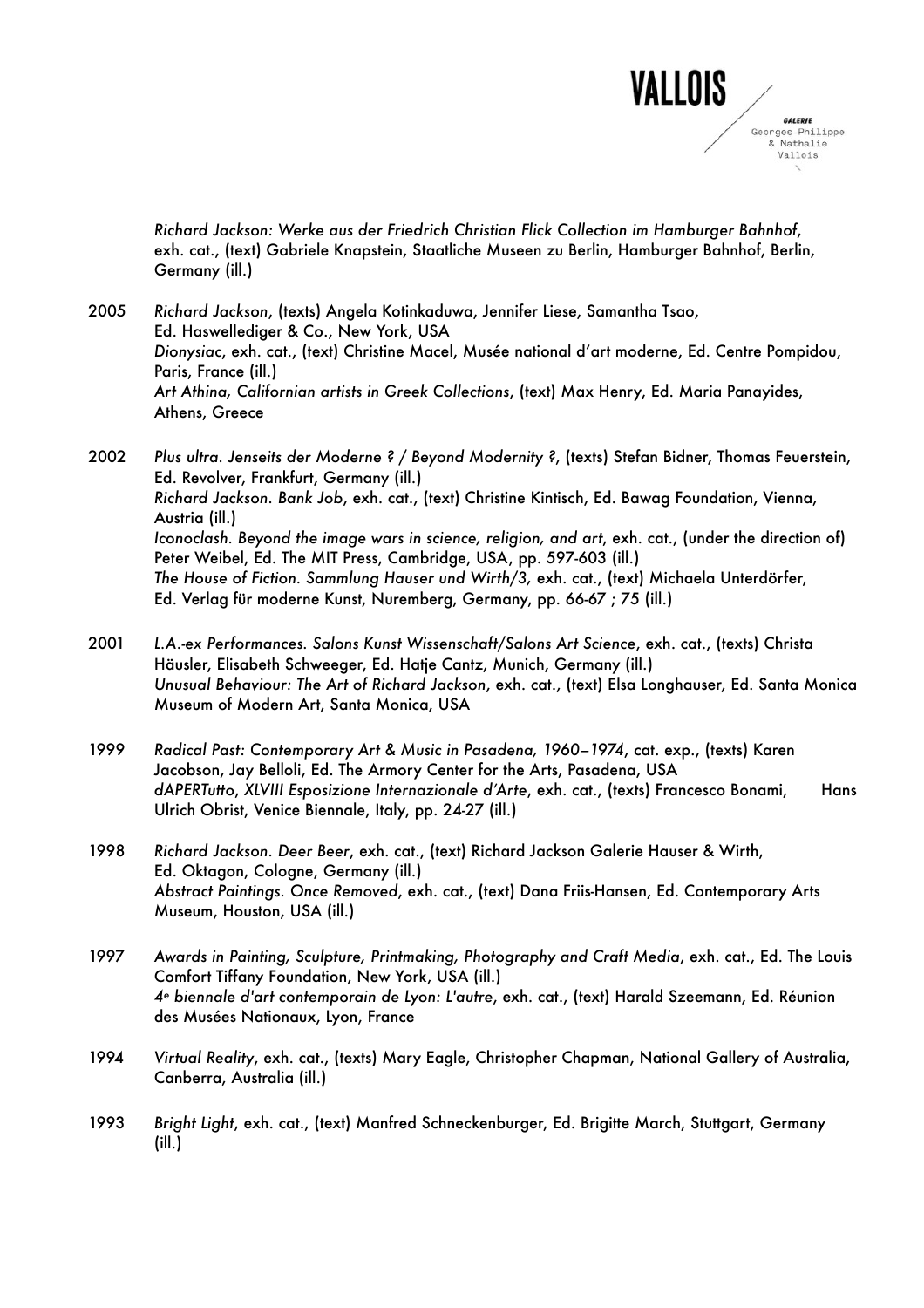

- 1992 *Helter Skelter. L.A. Art in the 1990's*, exhibition catalogue, (texts) Norman M. Klein, Lane Releya, The Museum of Contemporary Art, Los Angeles, USA (ill.) *Force Sight*, exh. cat., (sous la direction de) Yves-Michel Bernard, Ed. Brigitte March, Neuenstadt-Stein am Kocher, Internationale Kunst der Gegenwart Schloss Presteneck, Stuttgart, Germany (ill.)
- 1990 *California A-Z and Return*, exh. cat., (text) John Fitz Gibbon, The Butler Institute of American Art, Youngstown, USA (ill.)
- 1989 *One of a Kind: Contemporary Serial Imagery*, exh. cat., (text) John Coplans, Los Angeles Municipal Art Gallery, USA (ill.) *Richard Jackson : Entsthung eines Wandbildes in Glarus*, exh. cat., (text) Rolf Schroeter, Ed. Rolf Schroeter, Zürich, Switzerland (ill.)
- 1988 *25 Jahre Berliner Künstlerprogram des D.A.A.D., Balkon mit Fächer'*, exh. cat., (texts) Joachim Sartorius, René Block, Berliner Künstlerprogram des D.A.A.D., Berlin, Germany

1986 Schloss Solitude *: Pläne und Projekte*, exh. cat., (text) Gabriele March, Ed. Brigitte March, Stuttgart, Germany (ill.) *Point of View. Artworks from the Collection of Jeffrey Kerns*, exh. cat., (texts) Jeffrey Kerns, Michael Kohn, Ed. University Art Gallery, California State University, San Bernardino, USA (ill.)

1985 *Cinquante ans de dessins américains 1930 – 1980 / Amerikanische Zeichnungen 1930 – 1980,* exh. cat., (texts) Walter Hopps, Neil Printz, Städtische Galerie im Städelschen Kunstinstitut, Frankfurt, Germany ; École nationale supérieure des Beaux-Arts, Paris, France ; The Menil Collection, Houston, USA (ill.) *Art as Healer*, Weintraub Hunter Gallery, Sacramento, USA

1982 *Drawings by Painters*, exh. cat., (text) Richard Armstrong, Ed. Long Beach Museum of Art, Long Beach, USA *Échange entre Artistes 1931-1982. Pologne-USA*, exh. cat., (text) Pontus Hulten, Ed. Musée d'Art Moderne de la Ville de Paris, Paris, France

1981 *The Museum as Site: Sixteen Projects*, exh. cat., (text) Stephanie Barron, Ed. Los Angeles County Museum of Art, Los Angeles, USA (ill.) *Art in Los Angeles – Seventeen Artists in the Sixties*, exh. cat., (text) Maurice Tuchman, Ed. Los Angeles County Museum of Art, Los Angeles, USA (ill.) *Abstraction in Los Angeles 1950-1980, Selections from the Murray and Ruth Gribin Collection,* exh. cat., (texts) Jean-Luc Bordeaux, Claudette Brown, in *LAICA Journal*, n°30, september-october, Los Angeles, USA (ill.)

1979 *Wall Painting*, exh. cat., (text) Judith Russi Kirschner, Ed. Museum of Contemporary Art, Chicago, USA (ill.) *Richard Jackson*, exh. cat., (texts) Thomas Deecke, Edward Kienholz, Galerie Maeght, Zürich, **Switzerland** *Richard Jackson. Installations*, (text) Toni Stooss, Berliner Künstlerprogramm des D.A.A.D., Berlin, Germany (ill.) *New York Now*, exh. cat. (text) Robert H. Frankel, Phoenix Art Museum, Phoenix, USA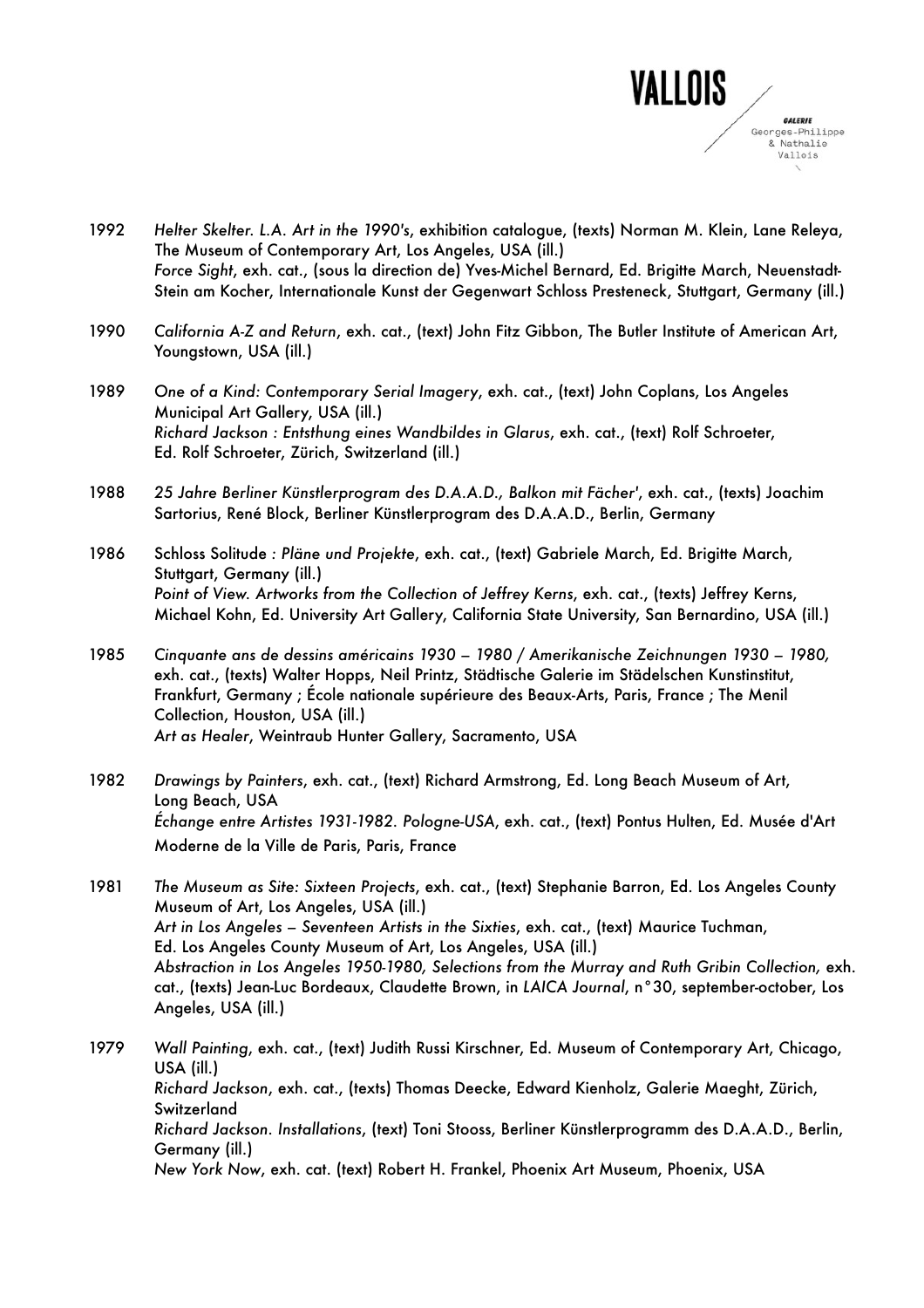

- 1978 *Richard Jackson*, exh. cat., (text) Edward Kienholz, The Faith and Charity in Hope Gallery, Hope, USA *Annual Report 1977-1978*, Ed. Buffalo Fine Arts Academy/Albright-Knox Art Gallery Buffalo, New York, USA
- 1977 *Painting and Sculpture in California: The Modern Era*, exh. cat., (texts) Henry T. Hopkins, Walter Hopps, Ed. San Francisco Museum of Modern Art, USA *Statements on Art*, exh. cat., (texts) Donald Sultan, Nancy Davidson, Ed. N.A.M.E. Gallery, Chicago, USA *Jack Barth, Richard van Buren, David Deutsch, RICHARD JACKSON, James Reineking*, exh. booklet, Ed. Bell Gallery, List Art Building, Brown University, Providence, USA

1975 *Fundamental Painting*, exh. cat., (text) Rini Dippel, Ed. Stedelijk Museum, Amsterdam, The Netherlands *Virtual Reality*, « Richard Jackson », (text) Michael Desmond, National Gallery of Australia, Canberra, Austalia, pp. 44-45 (ill.) « Both Kinds: Contemporary Art from Los Angeles », (text) Peter Plagens, Berkeley : University Art Museum, University of California, Berkeley, USA

- 1972 *Los Angeles '72'*, exh. cat., (texts) Maurice Tuchman, Jane Livingston, Ed. Sidney Janis Gallery, New York, USA (ill.) *John Baldessari, Francis Barth, Richard Jackson, Barbara Munger, Gary Stephan*, exh. cat., (text) Jay Belloli, Ed. Contemporary Arts Museum, Houston, USA *15 Los Angeles Artists*, (text) Barbara Haskell, Pasadena Art Museum, Pasadena, USA
- 1971 *Photography into Sculpture*, (text) Peter C. Bunnell, Arts in Virginia, Virginia Museum of Arts, Richmond, USA
- 1969 *Painting 1969*, (text) William V. Howard, Reno: University of Nevada, Las Vegas, USA

## **Press**

2015 « Richard Jackson : un laboratoire d'idées », interview by Yann Perreau, *Art Press*, n°419, February, pp. 47-53 (ill.) Jacqueline Mermea, « Slideshow : See Armory Art Fair Week in Pictures », *Blouinartinfo (online)*, 5 mars 2015 (ill.) Kate Messinger, « 20 Art shows to see this spring in NYC : The Armory Show », *Papermag (online)*, 4 mars 2015 (ill.) « Richard Jackson : La peinture dans tous ses états », *Ten Ten*, n°1, février 2015, cover, pp. 13-18, poster (ill.)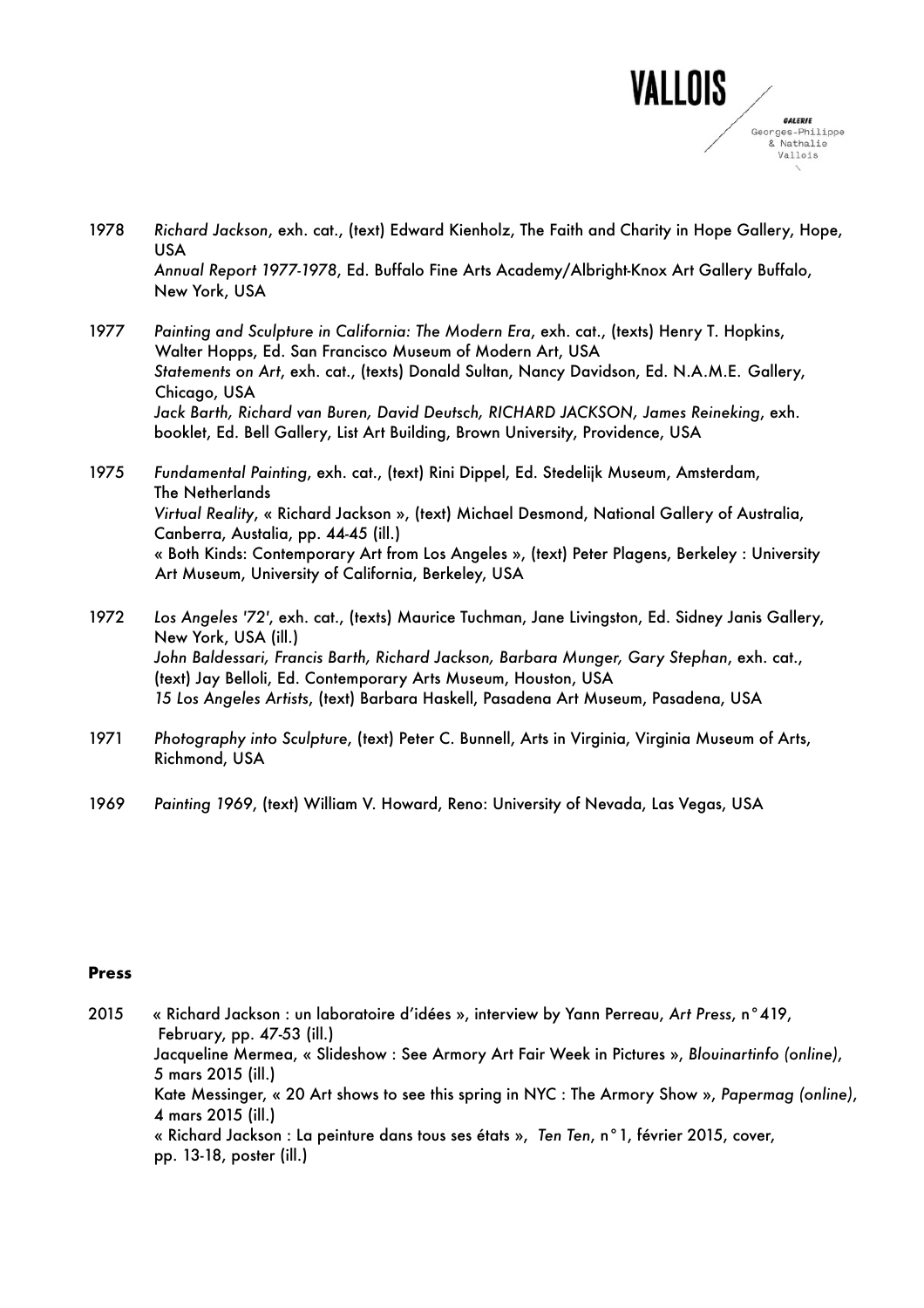

2014 Sophie Peyrard, « L'art du marché », *Lui Magazine* , n°13, December 2014 - January 2015, pp. 70-71 (ill.) Laurent Boudier, « Richard Jackson : Dark Rooms », *Télérama Sortir*, 28 November (ill.) n.s., « Richard Jackson. Dark Rooms », *Wsimag*, online, 10 November (ill.) Roxana Azimi, « Richard Jackson », *Le Quotidien de l'Art* , n°715, 18 November 2014, cover. + p. 5 (ill.) Flavio Scaloni, **"** Galerie Georges-Philippe et Nathalie Vallois", *Rivistadiwali online*, FIAC special numero, November 2014 (ill.) Olivier Lalanne and Hugo Compain, « Vogue Hommes à la FIAC 2014 », *Vogue Hommes*, online, 25 October (ill.) « FIAC 2014 », *Le Point*, special issue, 23 October, cover (ill.) Emmanuelle Lequeux et Laurent Carpentier, « Quand les "off" deviennent "in" », *Le Monde*, n° 21699, 23 October, pp. 18-19 (ill.) Yves Jaeglé, « Du beau monde à la Fiac », *Le Parisien*, online, 23 October (ill.) Claude Lorent, « Le drôle de Car Wash de Richard Jackson », *La Libre*, 23 September (ill.) Sam Steverlynck, « At the car crash », *Agenda Magazine*, n°1441, 10 September (ill.) n.s., « Richard Jackson », *Mousse Magazine*, Summer, p. 272 (ill.) Isabelle Manca, « Sexe : Le retour du tabou dans l'art », *L'Oeil*, n°670, summer, p. 50 (ill.) Dennis Szakacs, « Richard Jackson », *Modern Matter*, online, 15 July (ill.) n.s., « Richard Jackson: New Paintings at Hauser & Wirth », *Contemporary Art Daily*, online, 3 July (ill.) Judicaël Lavrador and Thomas Schlesser, « L'art du remake », *Beaux Arts Magazine*, n°360, June, pp. 50-51 (ill.) Freire Barnes, « Meet the artist Richard Jackson », *Time Out*, London, 27 May, p. 105 (ill.) 2014 Anna Helfer, « Wie weiter mit der Malerei ? », *Monopol*, online, 17 April (ill.) Martin Herbert, « Ten shows on through April 2014 you don't want to miss », *ArtReview*, April (ill.) Dominique Blanc, « Les mécaniques pop de Richard Jackson », *Connaissance des arts*, n°725, April, p. 40 (ill.) Claude Lorent, « Démesure débridée et giclées picturales au Smak », *La Libre,* 30 March, p. 50 (ill.) Nina Azzarello, « Performative paint sculptures », *Design Boom*, online, 7 March (ill.) 2013 Jean-Martial Lefranc, « FIAC et autres foires : Les nouveaux hypermarchés de l'art », *Arts Magazine*, November, p. 3 (ill.) Emmanuelle Lequeux, « Belles plantes et autres bestioles », *Quotidien de l'Art*, n°472, 23 October, p. 12-14 (ill.) C. Auberger and A. Barrier, « Ouverture de la FIAC », *Journal de 20h, TF1*, 18 October Emmanuelle Lequeux, « Beautiful plants and other creatures », *The Art Daily News,* n°472, 25 October, p. 5 (ill.) Guy Boyer, « Diaporama : Les artistes envahissent le Muséum pendant la Fiac », *connaissancedesarts.com*, October (ill.) Elke Buhr, « Crashkurs in Kunstgeschicte: Richard Jackson knallige Werke in München », *Monopol,* August, p. 115 (ill.) David Dimichele, « Richard Jackson: Orange County Museum of Art », *Artillery Magazine*, May-June (ill.)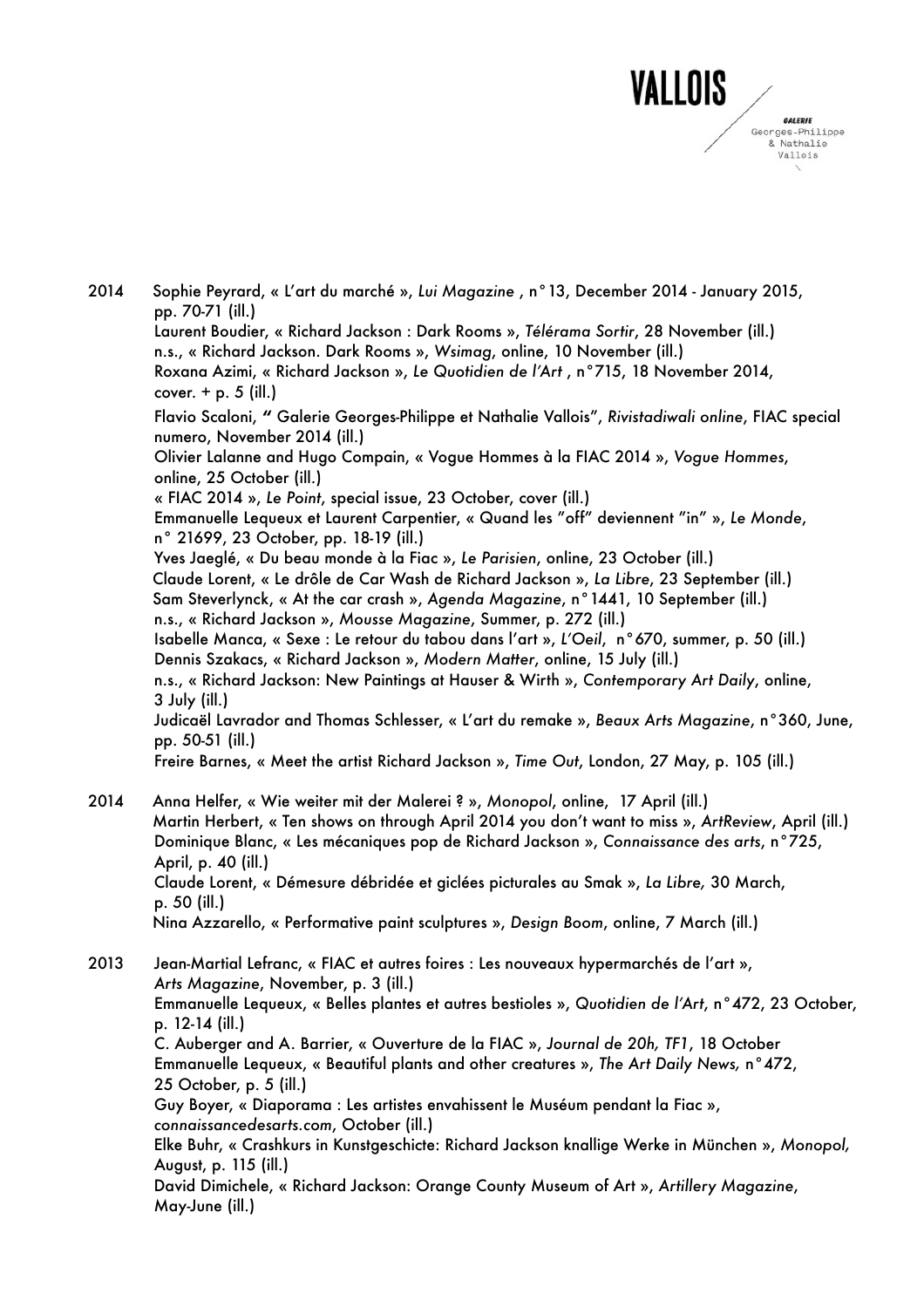

Emily Ellis Fox, « Richard Jackson », *Modern Painter Magazine*, May (ill.) n.s., « Richard Jackson at Orange County Museum of Art », *Huffington Post*, 9 April (ill.) James Eischen, « 500 words: Richard Jackson », *Artforum.com*, 2 April (ill.) n.s., « Bad dog ! Giant sculpture cocks its leg over Californian art museum », *Daily May UK*, 6 March, (ill.) Hunter Drohojawska-Philp, « Art talk: Ain't Painting a Pain », *KCRW Radio*, 7 March (ill.) Dave Barton, « Jackson satisfaction », LA Weekly, 1<sup>st</sup> March (ill.) Richard Chang, « OCMA delivers an immersive and playful retrospective of radical, L.A-based artist Richard Jackson », *Orange County Register,* 23 February (ill.) Christopher Knight, « Splat! A lively statement on painting », *Los Angeles Times*, 21 February (ill.) n.s., « Don't Miss : feb. 16-22 », *The Wall Street journal,* 16-17 February (ill.) Jori Finkel, « In Richard Jackson's hands, paint doesn't behave as expected », *Los Angeles Times*, 17 February (ill.) n.s., « Where the ʻPain' Is », *The Wall Street Journal*, 16 February (ill.) Jori Finkel, « Richard Jackson wants to make you feel uncomfortable », *Los Angeles Times*, 15 February (ill.) Gwynned Vitello, « Richard Jackson », *Juxtapoz*, February, pp. 85-93 (ill.) Sharon Mizota, « Action Jackson », *Artnews*, February (ill.) Sarah Lehrer-Graiwer, « Richard Jackson Ain't Painting a Pain », *ArtForum*, vol.15, n°5, January, p. 90 (ill.)

- 2012 n.s., « Art Basel 2012 », *Beaux Arts Magazine,* n°338, August, p. 123 (ill.) Isabelle Bratschi, « Art Basel voit toujours plus grand », *Le Matin Dimanche*, 10 June n.s., « PST: Richard Jackson makes a painting with a drone airplane crash », *Los Angeles Times*, January Catherine Cochard, « Richard Jackson fait tout, tout seul », *Le Temps*, 14 November, pp. 14-16 (ill.)
- 2011 Jonathan Griffin, « Richard Jackson, David Kordansky Gallery, Los Angeles », *Frieze,* n°143, November-December, p. 133
- 2010 Clint Bumham, « Richard Jackson: Rennie Collection at Wing Sang », *Artforum*, n°55, September, p. 337 (ill.) Isabelle de Wavrin & Laurène Flinois, « La Fiac. Vue pour vous », *Beaux Arts Magazine*, n°371, November, cover + p. 91 (ill.) Dennis Szakacs, « Richard Jackson: The Circus is in Town », *Mousse Magazine*, n°25, September, pp. 42-53 (ill.)
- 2009 Mireille Sartore, « L'art en technicolor », *Côte Paris*, n°9, March, p. 46 (ill.) Isabelle de Wavrin, « De 50 000 à 100 000 euros », *Beaux Arts Magazine,* November, p. 90 (ill.) n.s., « Richard Jackson: The War Room », *Annual*, 2008-2009, pp. 99-101 (ill.)
- 2008 Isabelle de Wavrin, « La Fiac à bras ouverts », *Beaux Arts Magazine*, n°293, November, p. 61 (ill.) Jérôme Buisson, « FIAC - Nos coups de coeur », *Arts Magazine*, n°29, November, p. 43 (ill.) Véronique Prat, « Une Fiac qui ne manque pas d'art », *Le Figaro Magazine*, 25 October (ill.) Serge Gleizes, « Deux sculpteurs américains à connaître », *AD*, n°78, October, pp. 110,182 (ill.) Roxana Azimi, « Marché de l'art : Le prix de l'éphémère », *Le Monde*, 6-8 April (ill.) Judicaël Lavrador, « Deuxième Service », Les Inrockuptibles, n°644, 1st April, p. 76.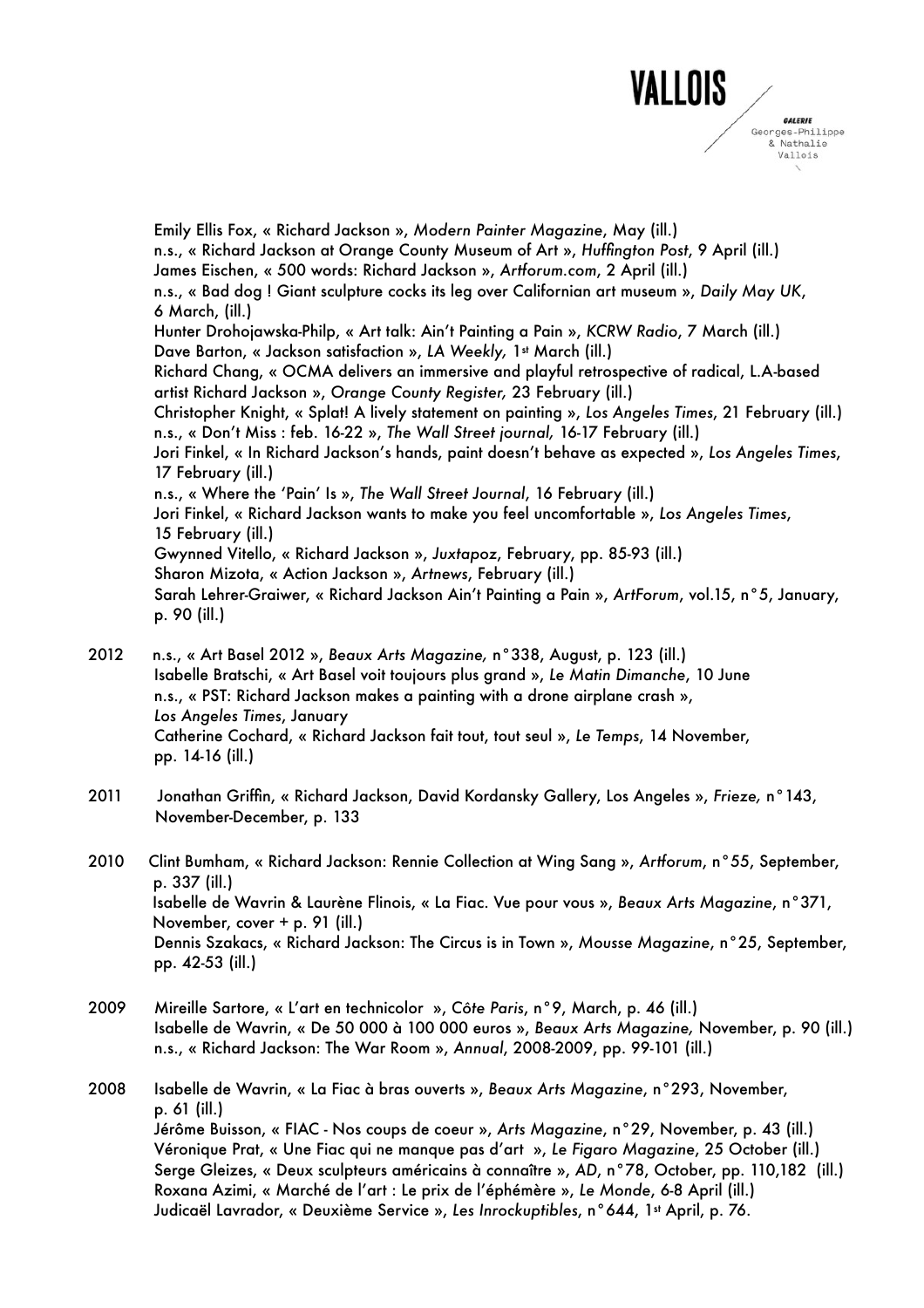

Judicaël Lavrador, « Quelle place pour la peinture aujourd'hui ? », *Beaux Arts Magazine*, March, n°285, p. 62 (ill.)

Judicaël Lavrador, « Richard Jackson », *Éditions Beaux Art*, Hors série, pp. 108-111 (ill.)

- 2007 Éric Mangion, « La Finition fétichisante de la performance », *Artpress*, n°7, November-January, pp. 61-68 (ill.) Anna Semers Cocks, « Frieze slalom tra le tasse », *Il Sole 24*, 6 October, p. 29 (ill.) Vivian Rehberg, « Richard Jackson », *Modern Painters*, October, p. 99 (ill.) n.s., « 10. Triennale Kleinplastik 2007 », *3sat.de/kultureit,* 20 September Harry Bellet, « Richard Jackson », *Le Monde*, 15 September, p. 29 Ralf Christofori, « Immer auf die Grossen », *Tagesspiegel.de*, 5 August Thomas Wagner, « Achtung Provinz! », *FAZ*, 4 August Annette Hoffmann, « Die Kleinplastik ist tot, es lebe die Skulptur », *Regioartline.org*, 27 July Jean-Max Colard, « Chambre avec vue », *Les Inrockuptibles*, n°609-611, 31 July-20 August, pp. 96-97 (ill.) Hans-Dieter, « Einlass für Dinos und Mäuse », *Fronz Badische Zeitung*, 13 July, p.11 Judicaël Lavrabor, « Richard Jackson: Mr. Dynamite », *Beaux Arts Magazine*, n°277, July, pp. 86-89 (ill.) Sigrid Feeser, « Bodycheck. 10. Triennale Kleinplastik Fellbach. Alte Kelter Fellbach », *Kunstforum*, 23 June-23 July », n°188, pp. 432-434 Valérie Duponchelle, « Le Tour des galeries : Richard Jackson », *Le Figaro*, 22 June, p. 30 (ill.) n.s., « Richard Jackson », *Les Inrockuptibles*, n°603, 19 June, p. 76 (ill.) Valérie de Maulmin, « Décapant Richard Jackson », *Connaissance des arts*, n°650, June, p. 154 (ill.) Léa Bismuth, « Richard Jackson », *Paris-art.com*, June (ill.) Elfi Kreis, « Den Kinderschuhen entwachsen », *Kunstzeitung*, n°130, June (ill.) 2007 Tom Breidenbach, « Richard Jackson », *Artforum*, XLV, n°10, Summer, pp. 498-499 (ill.) Jürgen Raap, « My castle is my castle. Künstlerische Wohnwelten », *Kunstforum*, March-April, pp. 71-85, (ill.) Sarah Douglas, « Armory Week: Lambert Has His Ducks In a Row », *Artinfo.com*, 5 March Laura Allsop, « On with the new: Yvon Lambert », *Art Review*, Issue 09, March, p. 34 (ill.) Linda Yablonsky, « Gift Rap », *Artforum.com*, February Isabelle de Wavrin, « Carnaval à Miami », *Beaux Arts Magazine*, n°272, February, p.115 Hans-Dieter Fronz, « Ballerina in a Whirpool », *Kunstforum*, December-January, vol. 183, p. 357 (ill.) Alexandra Wendorf, « Bodycheck - Ein neuer Blick auf die Skulptur abseits der Grand Tour überzeugt die 10. Triennale Kleinplastik in Fellbach », *Junge Kunst*, n°72, pp. 9-12 n.s., « Bodycheck - Triennale der Kleinplastik », *Stern*, n°22, p.174 n.s., « Kleinvieh macht auch Mist », *Monopol*, n°7 n.s., *Süddeutsche Zeitung,* n°173 Petra Döfert, « Befremdliche Objektewelt », *Kunstzeitung*, n°133, p.19 Adrienne Baun & Petra Bosetti, « Entdeckungsreise statt Blockbuster », *Art,* n°7, p. 100 Ingolf Kern, « Zbigniew Libera », *Monopol Berlin*, n°11, p. 31 2006 Ish, « Kreisen und Umkreisen », *NZZ*, 4 November, p. 50
	- Linda Norden, Richard Jackson, Paul McCarthy, Daniel Birnbaum, « Contructed Reality », *Artforum*, vol. XLV, n°2, October, pp. 61-62, 65-66, 286-288 (ill.) n.s., « Ausstellung setzt Werke und Betrachter in Bewegung », *Badisches Tagblatt*, 2 October, p. 1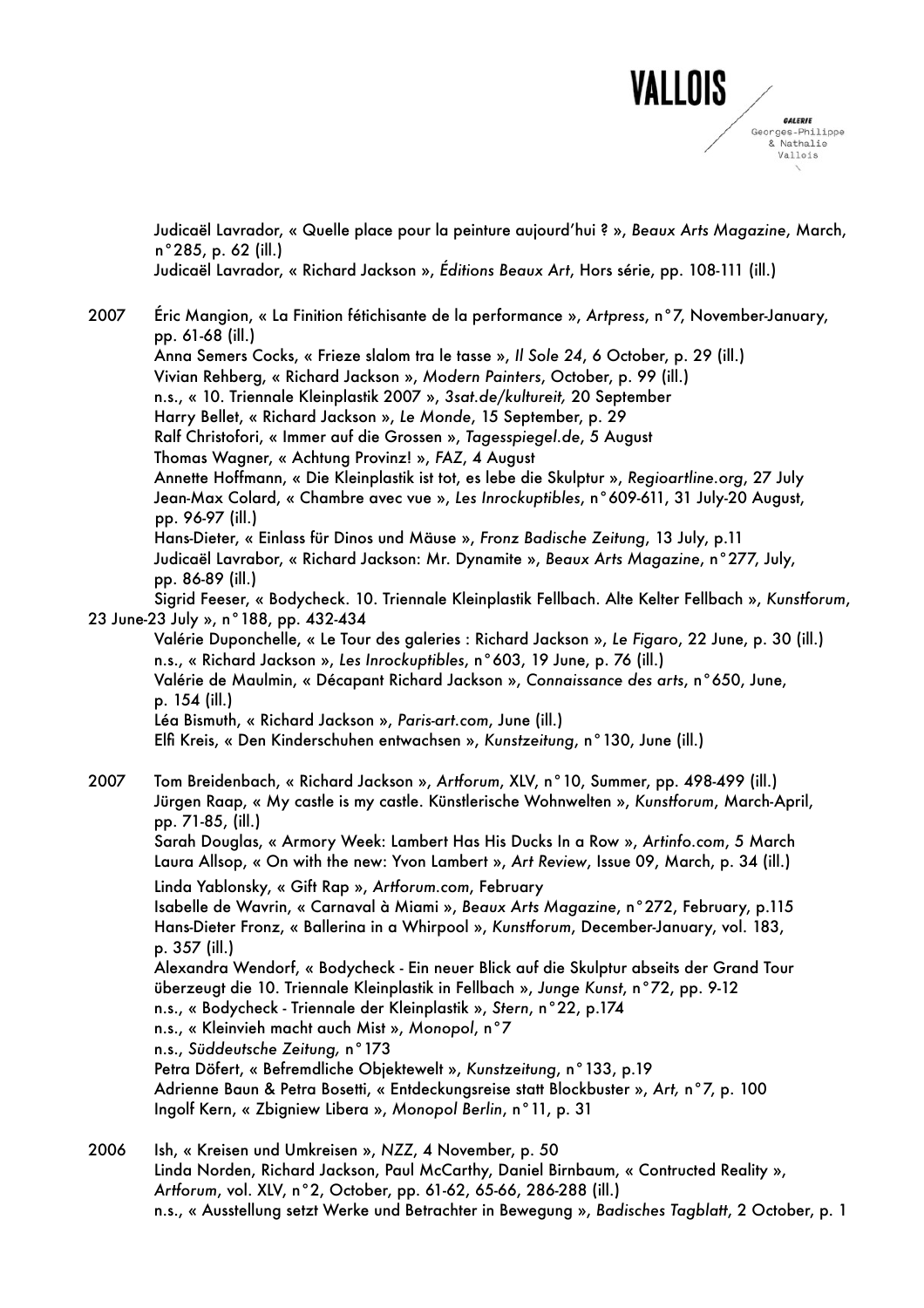

n.s., « Hauser & Wirth Collection in Baden-Baden », *Badisches Tagblatt*, 30 September, p. 1 Christiane Lenhardt, « Spielerisch die Welt umkreisen und erklären », *Badisches Tagblatt*, 30 September, p. 1 (ill.)

Carmela Thiele, « Wanderung in die Tiefe », *Badische Neueste Nachrichten*, 30 September, p. 1 (ill.)

n.s., « Die Zeit Wird bei 1000 Uhren zur physischen Erfahrung », *Badische Neueste Nachrichten*, 28 September, p. 1 (ill.)

n.s., « Neues aus Museen und Kunsthallen », *Informationsdienst Kunst*, n°360, 14 September, p. 6 n.s., « Richard Jackson. Works from the Friedrich Christian Flick Collection at the Hamburger Bahnhof », *artnews.info.com*, 7 August, (ill.)

n.s., « Von Carlo Andre bis Bruce Nauman », *Berlin.art49.com*, 4 August, (ill.)

Belinda Grace Gardner, « Leinwand von innen », *Artnet.de*, 31 July (ill.)

Gabriela Walde, « Chance verpasst; Richard Jackson in Berlin », *Diewelt.de*, 14 July Brigitte Werneburg, « Rad schlagende Farbräusche », *Taz.de*, 7 July

Elfi Kreis, « Berlin: Richard Jackson im Hamburger Bahnof », *Kunstzeitung*, n°119, July, p. 9 Andrea Bellini, « Cautious alternatives. A New York Tale », *Flash Art*, n°249, July-September, pp. 107-110 (ill.)

n.s., « Richard Jackson im Hamburger Bahnhof », *Radio.weblogs.com*, 25 May (ill.) Pilar Viladas, « Design is the new art », *The New York Times Style Magazine*, Autumn n.s., « Ausstellung: Wenn die Pinsel ruhen und die Farbe lauern », *Berlinonline.de*, 24 May Markus Wirthmann, « Ötzi im Flick-Gletscher entdeckt », *Kunst-Blog.com*, 24 May n.s., « Richard Jackson », *Artfacts.net*, 24 May

Simone Reber, « Hamburger Bahnhof: Richard Jackson », *Daskulturradio.net*, 23 May Gabriela Walde, « Wenn Wände fröhlich Farbe spuken », *Morgenpost.de*, 19 May Marina Faust, « Los Angeles 1955 - 1985 », *Frog*, n°3, Spring-Summer, p. 183

2006 Anna Parkina, « The Day of the Hunter - Interview with Richard Jackson », *Phantomaster*, pp. 5-6 (ill.)

2005 Stefan Bidner, Thomas Feuerstein, « Plus ultra. Jenseits der Moderne? / Beyond Modernity ? », *Revolver*, pp. 37-45, (ill.)

Christophe Kihm, « Richard Jackson : la pensée et l'accident », *Artpress*, n° 318, December, pp. 36-41 (ill.)

Judicaël Lavrador, « 5 temps forts », *Les Inrockuptibles,* n°524-525, December, p. 94 (ill.) Sandra Danicke, « Die Farben der Hirsche », *Frankfurter Rundschau*, 22 November, p. 17 Gundel-Maria Busse, « Etwas sehr Einfaches », *Main-Echo*, 16 November

Christoph Schütte, « Pollock mit Jagdschein », *Frankfurter Allgemeine Zeitung*, 9 November, p. 52 (ill.)

Valérie Duponchelle, Béatrice de Rochebouët, « À la conquête du contemporain », *Le Figaro*, 7 October, p. 34 (ill.)

R.A., « Les turbulents californiens ne font plus peur », *Le Monde*, 2-3 October (ill.) Raphaël Rubinstein, « In a Liquid Medium », *Art in America,* n°8, September, pp. 132-137 Roxana Azimi, « Californie : des affreux jojos aux radicaux », *L'Oeil*, n°571, July-August, pp. 108-111 (ill.)

n.s., « Exporama : Burlesques contemporains », *Artpress*, July-August, pp. 8-12 Martin Coomer, « Richard Jackson », *Time Out*, n°1821, 13-20 July, p. 65 (ill.) n.s., « The Pink Empire: Richard Jackson », *FX Magazine*, 1<sup>st</sup> July, p. 9 (ill.) Fabian Stech, « Sex and drugs and rock'n roll », *Kunstforum*, June-August Christine Sourgins, « Dionysos contre Dionysiac », *L'Humanité*, 28 June

Maria Becker, « Unterhaltsam hybrid, wohnzimmertauglich », *Bazartmagazin*, 18 June, p. 6 (ill.)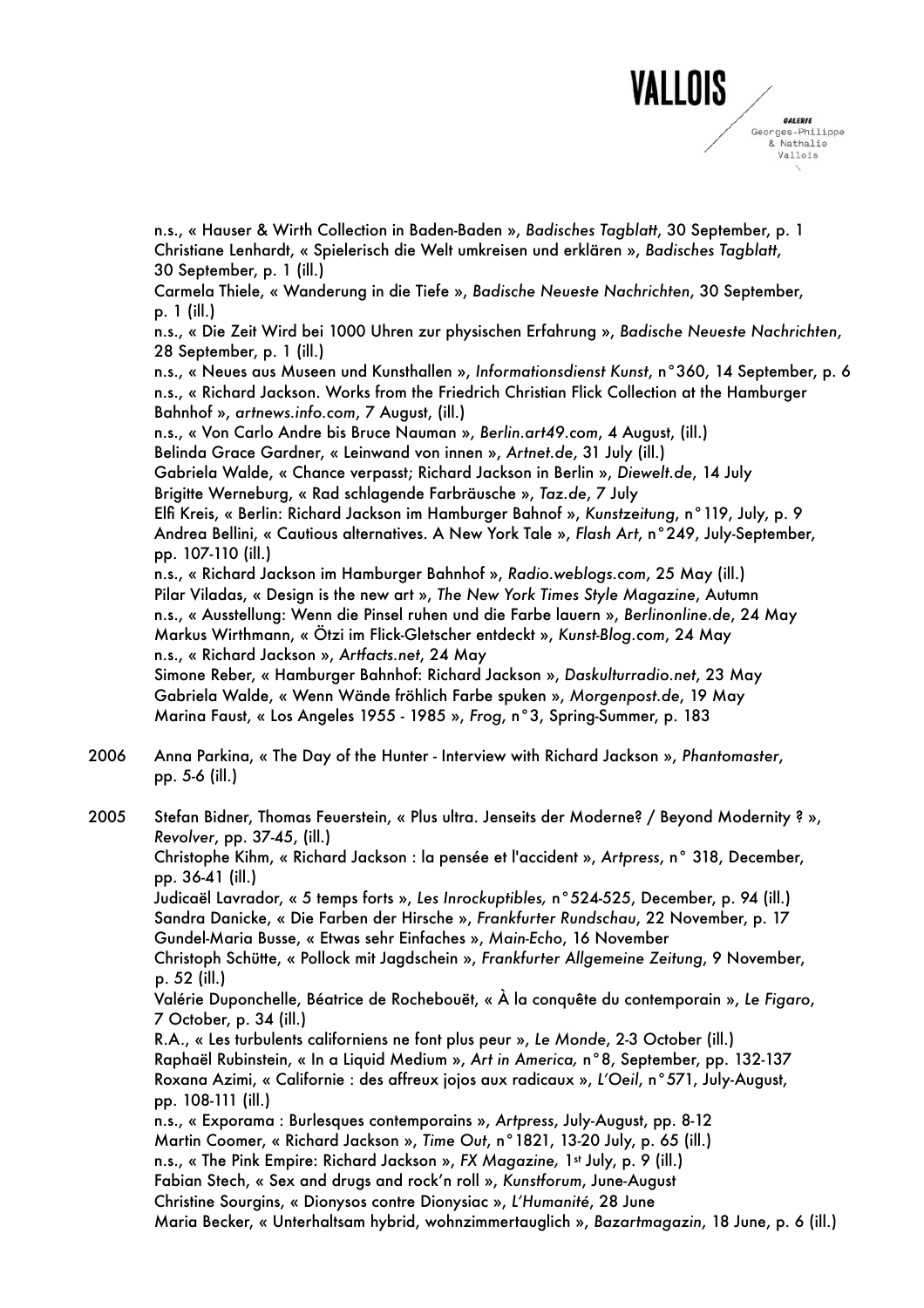

n.s., « American Art Maverick unveils latest work », *Durrants*, 3 June, p. 5 (ill.) n.s., « Bear necessities », *Art Review*, vol. LVI, June, p. 23 (ill.) Patrice Blouin, « Burlesque et idiotie, frères amis », *Beaux Arts Magazine,* June, pp. 71-90 (ill.) LD, « Dionysiac », *Modern Painters*, June, pp. 112-113 n.s., « Dionysiac », *De Witteraaf*, May-June Michel Gauthier, « Dionysiac », *Artpress*, May, pp. 78-79 (ill.) n.s., « Scandale avec Dionysiac », *Point de vue*, 12 April Charles Danby, « Dionysiac », *Art Review*, April Flavia Fossa Marguti, « dov'è finita l'emozione », *Glamour.com*, April (ill.) Charles Barachon, « Dieu taureau », *Technikart*, April Thomas Schlesser, « Dionysiac », *Art 21,* n°2, March-April Michael Glover, « Anarchy rules at the Pompidou in a celebration of Dionysus *The Times* », 30 March, pp.16-18 Aurélie Champagne, « Bachique alors », *Zurban,* 23 March, p. 41 (ill.) n.s., « Tristes Bacchanales », *À nous Paris*, 21 March Robert Guinot, « Dionysiac à Beaubourg », *La Montagne*, 13 March Catherine, « Les expositions de la semaine », *Charlie Hebdo*, 9 March, p. 12 (ill.) Muriel Denet« Dionysiac », *Paris-art.com*, 4 March Max Henry, « Dionysus in Paris », *Artnet.com*, March (ill.) Hervé Gauville, « Dionysiac sans plaisir », *Libération*, 26-27 February Judicaël Lavrador, « Californicréation », Les Inrockuptibles, n°485, 23 February-1<sup>st</sup> March, pp. 82-83 (ill.) n.s., « Pornografie, Kunst und Mythos », *De Standard*, 22 February n.s., « L'esthétique de l'excès », *La Tribune*, 21 February 2005 Harry Bellet et Benjamin Roure, « Les vedettes de l'art trash au Centre Pompidou », *Le Monde,* 20-21 February, p. 18 (ill.) Geneviève Breerette, « Des figures de l'excès, plus désagréables que dérangeantes », *Le Monde*, 20-21 February, p. 18 Jens E. Sennewald, « Nietzsche mit Luftgitarre », *Diepresse.com*, 17 February n.s., « Quatorze artistes ʻdionysiaques' et Gina Pane au Centre Pompidou », *Actu.voila.fr*, 17 February Stefan Zweifel, « Ja, die haben ihr Glück erfunden », *Die Weltwoche*, n°8, 24 February, pp. 77-79 Nicole Duault, « Rires, sexe, déjections et congélation », *Le Journal du dimanche*, 13 February, p. 41 Philippe Piguet, « Dionysiac, dans le flux de la vie », *L'Œil*, 1st February, p. 21 Nicolas Thély, « Dream Team Déchaînée », *Enville,* n°4, February Ken Johnson, « The Three Bears », *The New York Times,* 7 January 2004 Wladimir Bergez, « Richard Jackson », *Art Presence*, n°52, October-December, pp. 3-11 (ill.)

- Christophe Kihm, « Richard Jackson », *Art Press*, June, pp. 79-80 (ill.) Charlotte Laubard, « Qui a peur de Richard Jackson? », *02*, n°29, Spring, pp. 10-11 (ill.) Judicaël Lavrador, « Splash », *Les Inrockuptibles,* April, p. 73 Marguerite Pilven, « Richard Jackson: Unusual Behaviour », *Paris-art.com,* April Judicaël Lavrador, « Paintball », *Les Inrockuptibles*, n°433, 17-23 March, p.105 (ill.) Vivian Rehberg, « Richard Jackson », *ArtForum*, March
- 2003 Jeffrey Browning, « An Architecture of Paint », *Arts + Architecture*, vol. 3, n°4, pp. 44-49 (ill.) Dieter Buchhart, « Richard Jackson. Ich bin ein Kunstterrorist », *Kunstforum International*,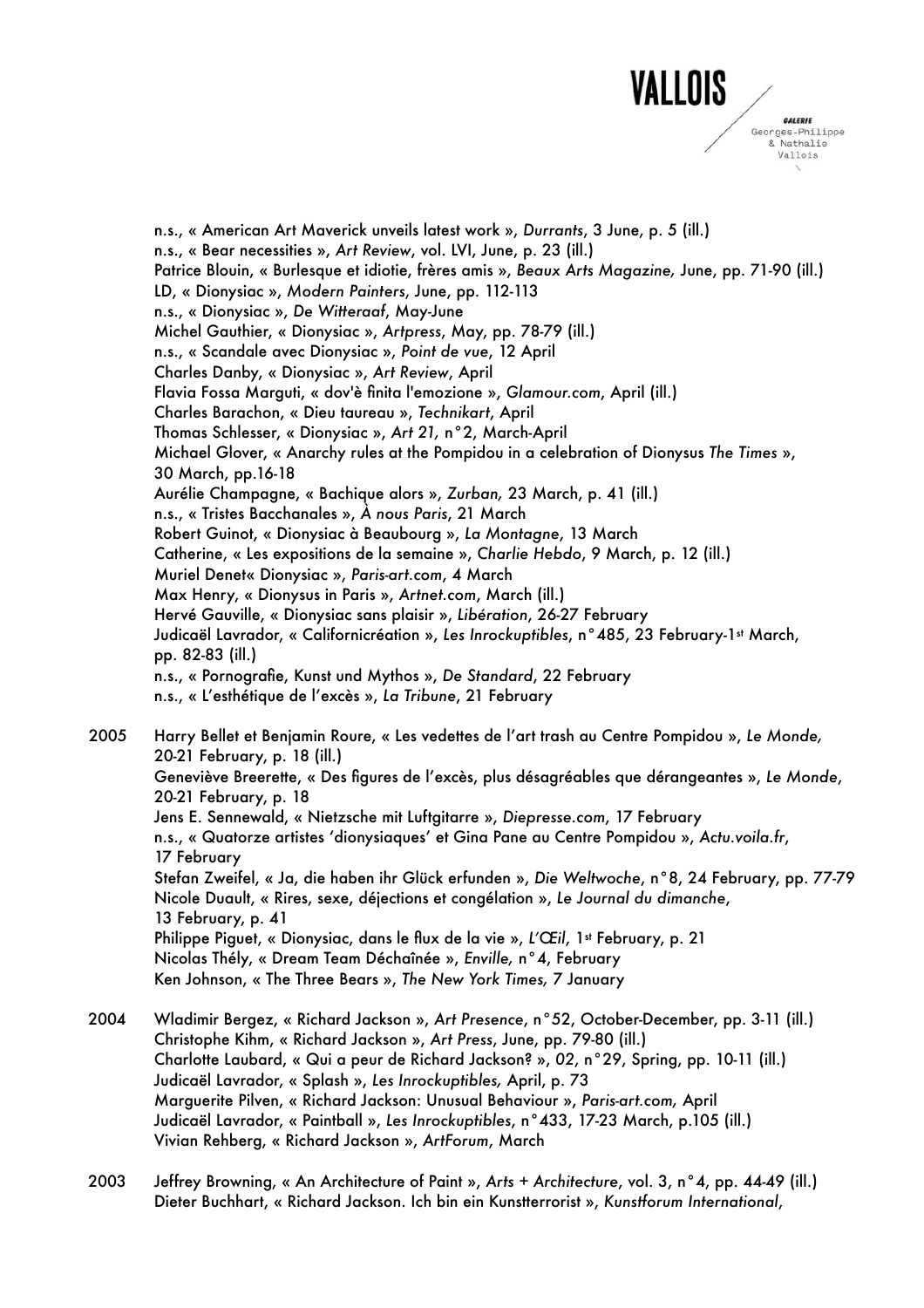

June-July, pp. 216-229 (ill.) Anna Schindler, « Fliegende Malmaschine », *Kunstzeitung Regensburg*, n°81, May, p. 20 (ill.) Jörg Schwerzmann, « Farbige Bruchlandung », *Bolero*, May, p. 48 (ill.) Anna Schindler, « Fliegende Malmaschine », *Kunstzeitung*, n°81, May, p. 20 (ill.) Jeffrey Hughes, « Richard Jackson. Bawag Foundation », *Sculpture*, vol. 22, n°4, May, pp. 83–84 (ill.) Sabine Arlitt, « Malerei unter Schock », *Züritipp*, 17 April, p. 48 (ill.) Karlheinz Schmied, « Neues aus den Galerien », *Informationsdienst Kunst*, n°273, 20 March, p. 20

2002 Christine Frei, « Plus Ultra. Eine Philosophisch und Künstlerisch anregende Ausstellung im Kunstraum », *Tip*, 13 December, p. 29 Helga Reichhart, « Mit Vollgas durch die Wand », *Dolomiten*, 10 December Helga Reichhart, « Mit Vollgas durch die Wand und weiter », *Salzburger Nachrichten*, 5 December n.s., « Plus Ultra », *Innsider*, December (ill.) n.s., « Plus Ultra' im Kunstraum », *Tiroler Tageszeitung*, 20 November (ill.) Julia Wallnöfer, « Das Nonplusultra der Kunst », *Artmagazine.cc,* 4 November n.s., « Sommerzeit ade! », *Linth Zeitung*, 26 October, p. 36 (ill.) n.s., « Eine Stunde länger schlafen », *Die Südostschweiz,* 26 October, p. 32 (ill.) Isolde Zwerger, « Aufbrechen in ein neues Universum », *Kurier,* 11 October (ill.) E. Schlocker, « Ironische Grenzüberschreitungen », *Tiroler Tageszeitung*, vol. 58, n°237-IA, 11 October, p. 15 (ill.) Moni Brüggeler, « Die Zeichen der Zeit », *Kronenzeitung*, 11 October, p. 32 (ill.) Moni Brüggeler, « Motorisierte Kunst », *Kronenzeitung,* 8 October, p. 24 (ill.) 2002 n.s., « Plus Ultra », *Econova*, October, p. 143

n.s., « Plastikbären tanzen kaum », *Die Presse*, 6 August (ill.) n.s., « Bärenjagd », *Die Presse*, 17 June-30 August (ill.) Brigitte Borchhardt-Bibaumer, « Der anarchistische Bildjäger », *Wiener Zeitung*, 12 June (ill.) n.s., « Die Bier-Bären », *Wiener Bezirksblatt*, 10 June (ill.) n.s., « Kein Zweifel an der Arbeit – Richard Jackson », *Göd*, June (ill.) n.s., « Richard Jackson : Kunst ist etwas sehr Einfaches », Ilse Chlan, *Pharma-Time,* June (ill.) n.s., « Bank Job - Die BAWAG Foundation. Richard Jackson », *Vernissage*, June, pp. 16-19 (ill.) n.s., « The House of Fictionʻ in der Lokremise », *Kunst Bulletin*, n°6, June, p. 71 (ill.) n.s., « Richard Jackson in der BAWAG Foundation », *Diskurs*, May-June, pp. 39-41 (ill.) n.s., « Malende Maschinen », *FSG – Direkt*, 28 May (ill.) Isabella Marboe, « Bärig, witzig – Richard Jackson, Bank Job in der BAWAG-Foundation », *Die Furche*, 16 May (ill.) Rainer Metzger, « Plumeau bis Plafond », *Art Magazine*, 15 May (ill.) Erwin Melchart, « Der Bär ist los! », *Neue Kronen Zeitung*, 11 May (ill.) Johanna Hofleitner, « Summer in the cities », *Die Presse/Schaufenster*, 10 May, pp. 32-37 (ill.) Almuth Spiegler, « Bären spritzen Farbe und wollen ins Bett gejagt werden », *Die Presse*, 8 May (ill.) Henriette Horny, « Kunst ist nie wirklich fertig », *Kurier*, 8 May (ill.). Marcus Mittringer, « Lernen, allein zu leben », *Der Standard*, 8 May (ill.) n.s., « Abstrakter Expressionismus – Werke des amerikanischen Konzeptkünstlers Richard Jackson in der BAWAG Foundation », *Der Standard*, 7 May n.s., « Richard Jackson – Bank Job », *Die Universität*, 7 May n.s., « BAWAG Foundation: Richard Jackson », *Kultur/ORF,* 7 May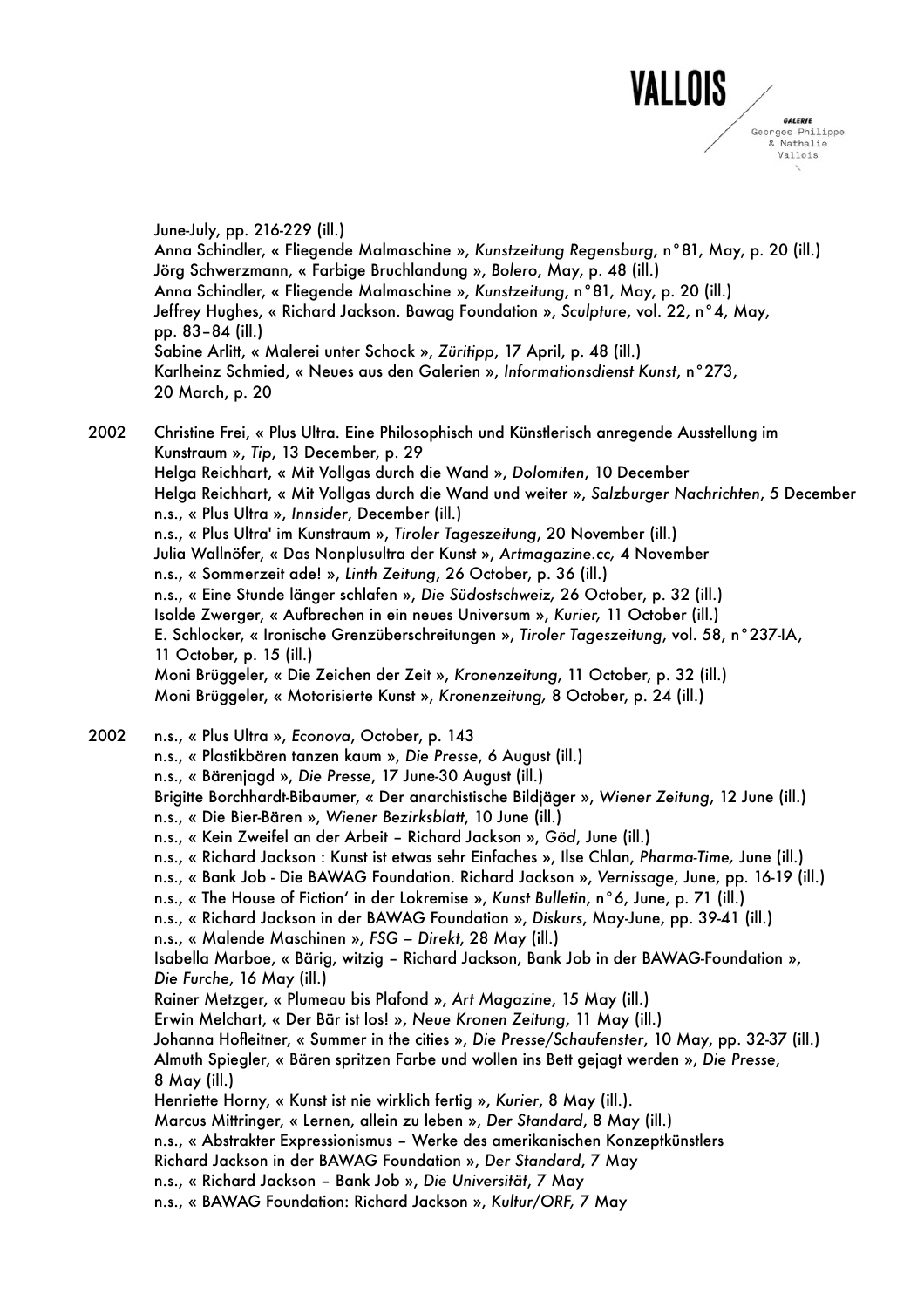

n.s., « The House of Fiction », *Anzeiger von Uster*, 6 May, p. 21 n.s., « Kunst/Werk des Monats Mai. Richard Jackson und seine skulptur Two Heads », *Magazine.orf.at,* 4 May (ill.) n.s., « Der Prozess vor dem Objekt », *Wiener Zeitung*, 2 May (ill.) Nicole Scheyerer, « Richard Jackson », *Falter*, n°20, May n.s., « Richard Jackson », *Vernissage*, May Matthias Dusini, « Bär im Öl », *Falter*, n°21, May, p. 60 (ill.) n.s., « Kunst feiert Kunst. Hauser & Wirth eröffnet Jubiläumsaustellung », *metropol*, 18 January (ill.)

2000 Karlheinz Schmid, « Rhein - und Rausland. Einkaufsparadies Art Cologne », *Kunstzeitung*, n°52, December, p. 6 (ill.) Dorothea Baumer, « Köln ist ein guter, ein idealer Platz. Die 34. Art Cologne: Ein breites, animierendes Spektrum der Stile und Medien », *Süddeutsche Zeitung*, vol. 56, n°255, 6 November, p. 21 (ill.) Philipp Meier, « Der leise Seufzer. Die Art Cologne – Deutschlands führende Modernemesse », *NZZ*, n°264, 11 November, p. 67 Nicola Kuhn, « Ode Cologne », *Der Tagesspiegel*, n°17 225, 7 November, p. 1 Egbert Tholl, « Der Mensch und seine Maschine – Richard Jackson *Süddeutsche Zeitung*, Malperformance De Nada/Circle Jerk », 30 May Petra Steinberger, « Krieg den Palästen, Friede den Surfern Visionen einer stadt, die keine ist: Die Ausstellung L.A.-ex in der Villa Stuck in München », *Süddeutsche Zeitung*, n°87, 13 April, p. 17

1999 Amine Haase, « 48. Biennale von Venedig. Versöhnung der Gegensätze », *Kunstforum International*, vol. 147, September-November, pp. 150-160 (ill.) Wolfgang Träger, « Biennale Venedig: dAPERTutto », *Kunstforum International*, vol. 147, September - November, pp. 174-266 (ill.) Heinz Peter Schwerfel, « Biennale 99. Grosse Oper », *Art*, n °8, August, pp. 12-23 (ill.)

## 1998 k.k., « Eruption und Planung », *NZZ*, 12 December S.St., « Richard Jackson bläst zur Hirschjagd », *Schweizer Illustrierte*, 7 December (ill.) Gerhard Mack, « Richard Jackson in der Galerie Hauser & Wirth 1 », *Kunst-Bulletin*, n°12, December, p. 43 (ill.) Jörg Bader, « Zürcher Geschnetzeltes. Rockenschaub und Jackson bei Hauser & Wirth im Löwenbräu », *Frankfurter Allgemeine*, 28 November, p. 42 n.s., « Galerie Hauser & Wirth, Zurich », *Handelszeitung*, 11 November Gerhard Mack, « Vorsicht! Künstler schiesst mit Farbe », *Cash*, n°44, 30 October (ill.) Simon Maurer, « Künstler und Jäger », *Züritip*, 30 October, p. 67 (ill.) Alfred Thum, « Art Jonction 1998 in Nizza », *Riviera-Côte d'Azur Zeitung*, n°5, May, p. 4 (ill.) Henri Louvel, « Art Jonction 98, une grande année pour un Grand Cru niçois », *Art Jonction Le Journal*, n°12, Spring, pp. 1,3 (ill.)

1997 Tom McDonough, « Richard Jackson at David Zwirner », *Art in America*, n°12, December, pp. 89-90 (ill.) Grady Turner, « Richard Jackson – David Zwirner », *Flash Art*, vol. 30, n°197, November-December, p. 112 (ill.) Sarah McFadden, « The 'Other' Biennial », *Art in America*, vol. 85, November, pp. 84-91 Christopher Blase, « "L'Autre", 4ème Biennale d'art contemporain de Lyon », *Artforum*, vol. 36, n°2, October, pp. 94-95 (ill) Ken Johnson, « Richard Jackson », *The New York Times*, 19 September, p. 34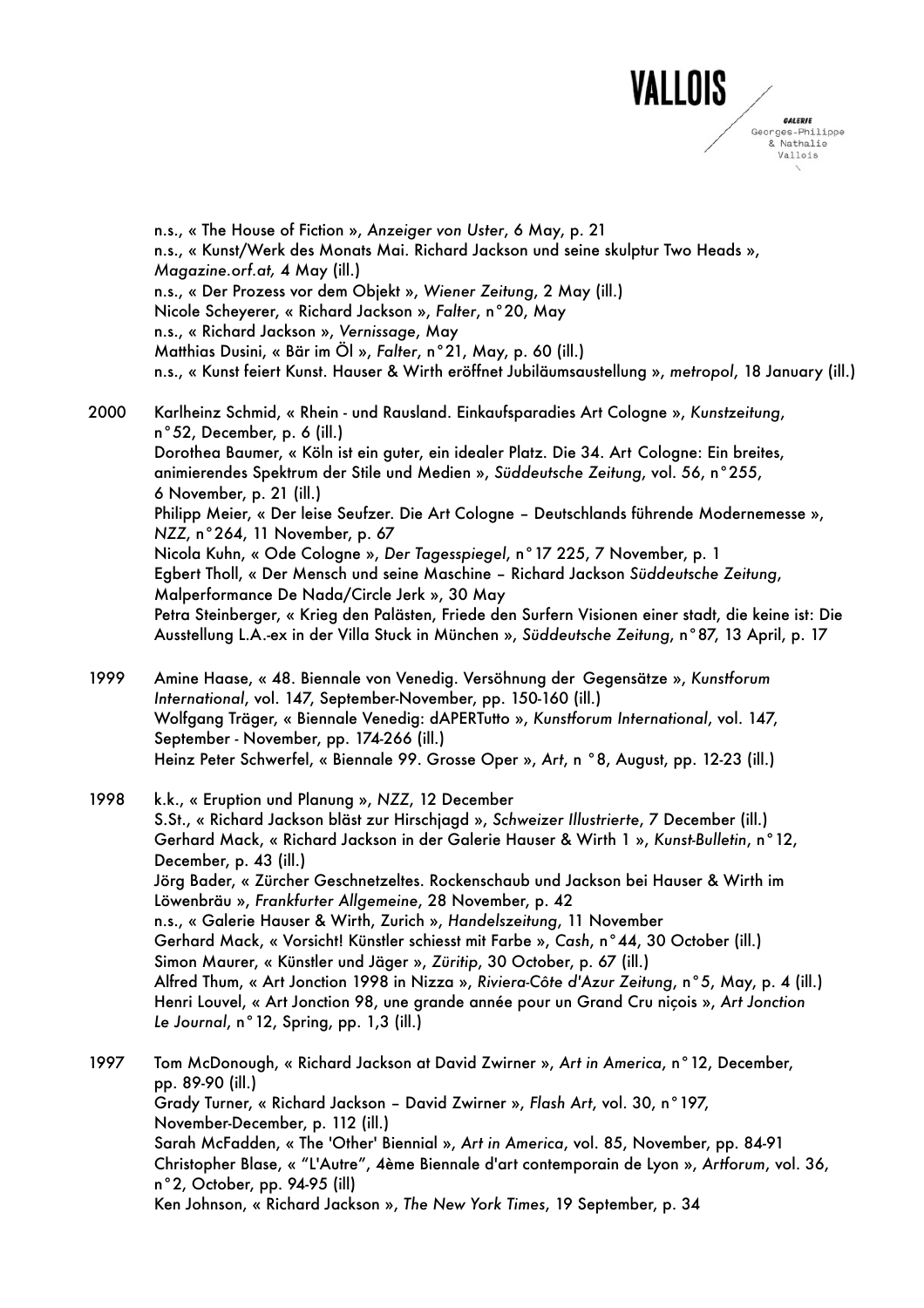

Xavier Douroux, Yves Aupetitallot, « À propos de Harald Szeemann tentative d'épuisement de l'autre », *Artpress*, n°226, July-August, pp. 26-29 (ill.) Cecilia Liveriero Lavelli, Franklin Sirmans, « Harald Szeemann », *Flash Art*, vol. 30, n°195, Summer, p. 89

- 1996 Gudrun Spielvogel, *Artpress*, n°17, p. 69 (ill.)
- 1992 Brigitte March, « Force Sight », Neuenstadt-Stein am Kocher: Internationale Kunst der Gegenwart Schloss Presteneck, Ed. Catherine Gudis, (ill.) Susan Kandel, « L.A. in Review », *Arts Magazine,* n°66, April, pp. 98-99 Sidney Perkowitz, « Heat Wave », *The Sciences*, n°32, March-April, pp. 34-35 Yves Michel Bernard, « Force Sight », Stuttgart, Brigitte March Christopher Knight, « An Art of Darkness at MoCA », *Los Angeles Times,* 28 January, pp. 1, 4-5 Suzanne Muchnic, « Art in the City of Angels and Demons », *Los Angeles Times*, 26 January, pp. 4-5, 76, 78
- 1991 Colin Gardner, « Richard Jackson », *Artforum*, vol. 29, n°6, February, pp. 134-135
- 1990 Christine McKenna, « Richard Jackson: Conceptual and Uncollectible », *Los Angeles Times,* 27 November, p. 8
- 1989 Petsch Marti, « Das Bild als Bild in Frage gestellt », *Glarner Nachrichten,* 25 April Pontus Hulten, « Installationen und Bilder von Richard Jackson », *Glarner Nachrichten*, 20 April, p. 3 David Pagel, « The Present as Future History », *Artweek*, 7 January Susan Chadwick, « Critics Choice », *The Houston Post*, 6 January, p. E2

1988 John Coplans, « One of a Kind : Contemporary Serial Imagery », *Los Angeles Municipal Art Gallery,* Los Angeles Gottfried Boehm, « Critique of the Picture. Richard Jackson », Ed. Rolf Schroeter Cathy Curtis, « Assessing the Current Vitality of Repetition », *Los Angeles Times*, 30 December, pp. 22, 26 (Part VI) Patricia C. Johnson, « Jackson's Menil exhibit : Art to be experienced », *Houston Chronicle,* 24 July, pp. 1, 16-17 Gregorio Salazar*,* « Richard Jackson's Museum of the Mind », *Public News*, 20 July, p. 12 Susan Chadwick, « For Richard Jackson, the Point is Painting », *The Houston Post*, 17 July, p. 4

1987 Victoria Dalkey, « Ruminations upon a year of ironies », *The Sacramento Bee,* 27 December, pp. 12-13 Victoria Dalkey, « Major and minor scales – sizing up two exhibits that push at the boundaries of modern art », *The Sacramento Bee*, 15 November, pp. 8-9 Michael Kohn, « Point of View. Artworks from the Collection of Jeffrey Kerns », San Bernadino University Art Gallery, California State University, 1986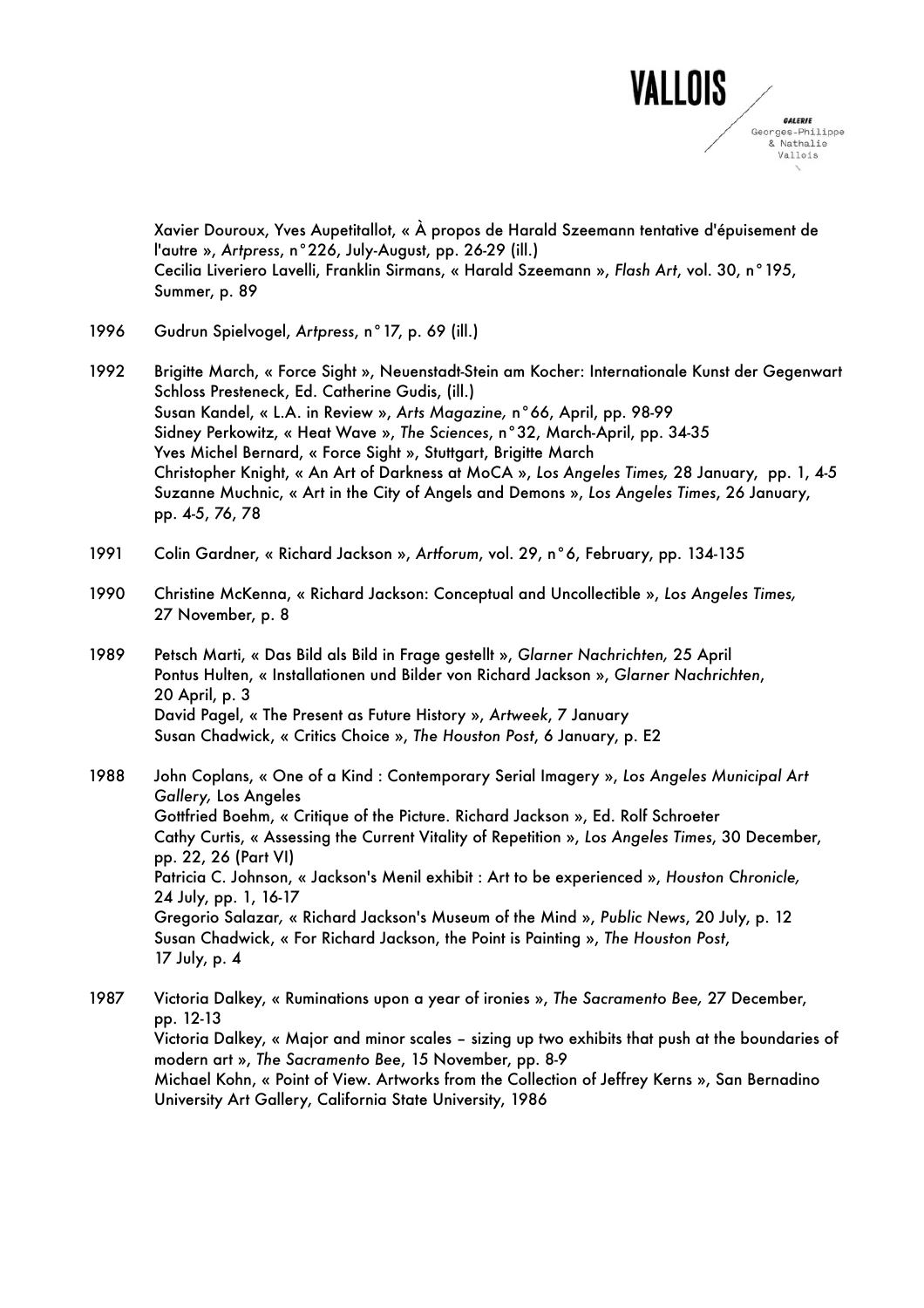

- 1985 Christopher Knight, « 1985 Artpark Visual Arts Program », *Artpark* (ill.) Anthony Bannon, « Artpark's assertive new installations », *The Buffalo News*, 19 July John Bentley Mays, « Worthwhile Artpark exhibit shows sculpture's in a rut », *Toronto Globe and Mail*, 17 July George Sax, « In Addition is an Amusing Tie-In to Artpark but Leaves Loose Ends », *The Buffalo News*, 9 July
- 1984 Suzanne Muchnic, « The Galleries, La Cienega Area », *Los Angeles Times*, 9 November, p. 10 (Part VI) Suzanne Muchnic, « Jackson Sculpture: Insights from Inside », *Los Angeles Times*, 3 November, pp. 1,6 (Part IV) Hunter Drohojowska, « He's the master of the painting-event », *Los Angeles Herald-Examiner*, 17 August, p. 34 (ill.) Hunter Drohojowska, « Richard Jackson at the Rosamund Felsen Gallery », *L.A. Weekly*, 2-9 August, p. 51 Robert L. Pincus, *Los Angeles Times*, 27 July, p. 10 (Part VI)
- 1983 Mark Van Proyen, « Grand Gesture », *Artweek*, 2 July, p. 4 Thomas Albright, « How an Artist Stacks Up These Days », *San Francisco Chronicle*, 14 June, p. 42
- 1982 Suzanne Muchnic, « Drawings by California Painters », *Los Angeles Times*, 16 February, pp. 1-2 (Part VI) Peter Plagens, « Site Wars », *Art in America*, vol. 70, n°1, January, pp. 91-98 (ill.)
- 1981 Melinda Wortz, « Art in Los Angeles: 17 Projects–16 Projects », *ARTnews*, n°80, November, pp. 161-165 William Wilson, « A Museum Where Art is a Site to Behold », *Los Angeles Times*, 26 July, pp. 1,92 Christopher Knight, « Site seeing at the county museum », *Los Angeles Herald Examiner*, 26 July Joie Davidow, « Pick of the Week », *LA Weekly,* 24-30 July Peter Schjeldahl, « L.A. Demystified! », *The Village Voice*, 3-9 June, pp. 32-37 Gertrude Grace Still, « The Reversed Canvas », *Portfolio*, n°3, January-February, pp. 48-51 (ill.)
- 1980 Pamela Hammond, « 1,000 Pictures Richard Jackson at Rosamund Felsen », *Images and Issues, Contemporary Art Survey 80*, Winter 1980-1981, p. 45 (ill.) Michael Blaine, « Painting by Construction », *Artweek*, 27 September, pp. 1-2 Christopher Knight, « The Great Wall of La Cienega », *Los Angeles Herald-Examiner*, 18 September (ill.) Gregorio Salazar, « Richard Jackson's Museum of the Mind », *Public News*, 20 July, p. 12 (ill.)
- 1979 Jack Burnham, « Painting Up Against the Wall », *The New Art Examiner*, May, p. 4 Hilton Kramer, « Art View: Temporary Art in the Museum », *The New York Times*, 8 April
- 1978 Barbara Noah, « Richard Jackson at Rosamund Felsen », *Art in America*, November-December Peter Schjedahl, *Artforum*, November Suzanne Muchnic, « Painting with Painting », *Artweek*, 9 September, pp. 1, 20
- 1977 Louise Lewis, « Richard Jackson's Painting Unexpected Echoes of Art History », *Artweek*, 22 October, p. 7